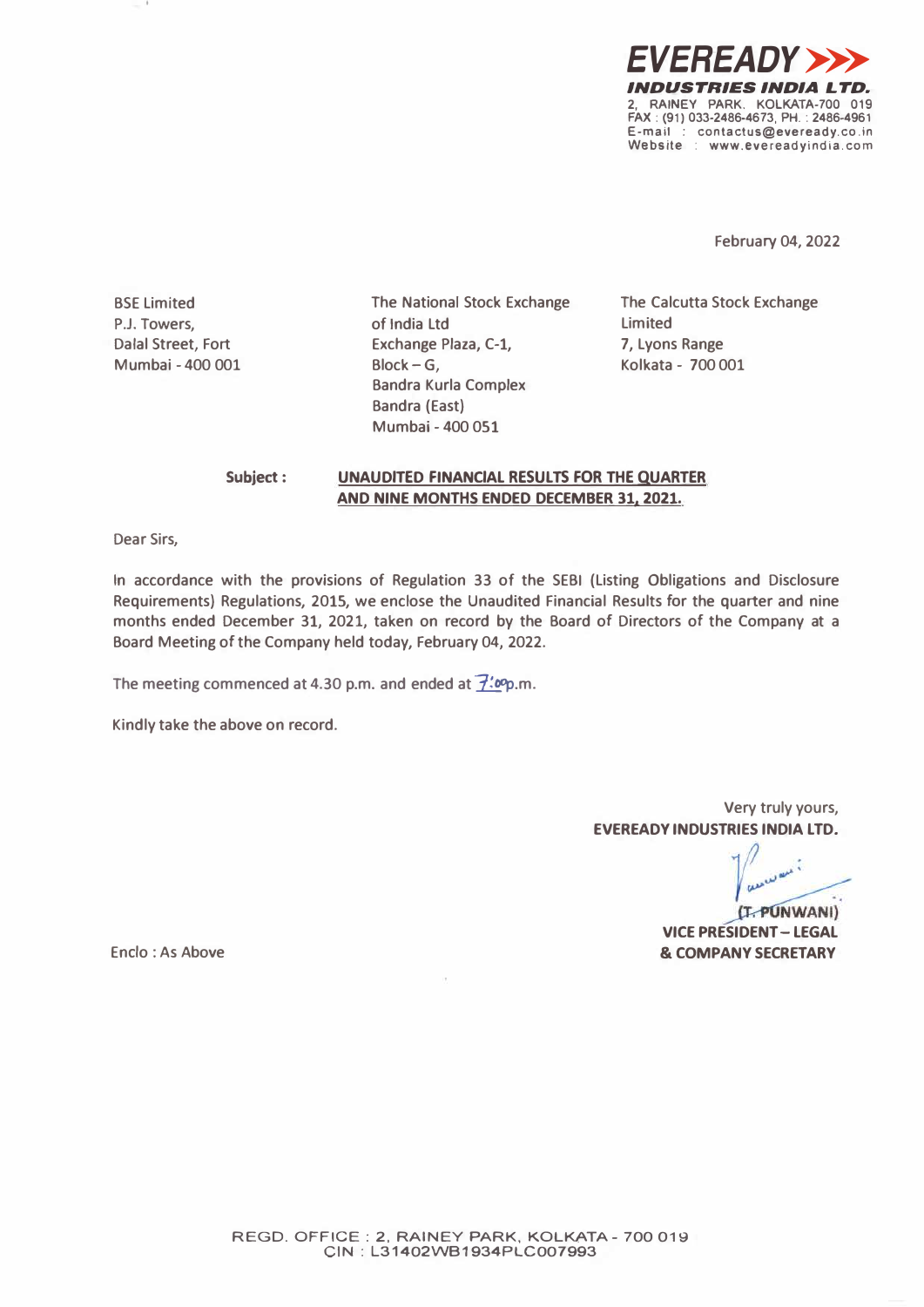#### **Registered Office : 2, Rainey Park, Kolkata-700019. ON: L31402WB1934PLC007993 Tel: 91-33-24559213, 033-24864961 Fax: 91-33-24864673 Email: investorrelation@eveready.co.in Website: www.evereadyindia.com**

| STATEMENT OF STANDALONE UNAUDITED FINANCIAL RESULTS FOR THE QUARTER AND NINE MONTHS ENDED 31ST DECEMBER, 2021 |                                                                                       |                             |              |                   |              |              |               |  |  |
|---------------------------------------------------------------------------------------------------------------|---------------------------------------------------------------------------------------|-----------------------------|--------------|-------------------|--------------|--------------|---------------|--|--|
|                                                                                                               |                                                                                       |                             |              |                   |              |              | ₹ Lakhs       |  |  |
|                                                                                                               |                                                                                       | 3 months                    | Preceding 3  | Corresponding 3   | 9 months     | 9 months     | Previous year |  |  |
|                                                                                                               |                                                                                       | ended                       | months ended | months ended in   | ended        | ended        | ended         |  |  |
|                                                                                                               | Particulars                                                                           | (31/12/2021)                | (30/09/2021) | the previous year | (31/12/2021) | (31/12/2020) | (31/03/2021)  |  |  |
|                                                                                                               |                                                                                       |                             |              | (31/12/2020)      |              |              |               |  |  |
|                                                                                                               |                                                                                       | Unaudited                   | Unaudited    | Unaudited         | Unaudited    | Unaudited    | Audited       |  |  |
|                                                                                                               | 1 Income                                                                              |                             |              |                   |              |              |               |  |  |
|                                                                                                               | (a) Revenue from operations (Gross)                                                   | 32,588.67                   | 35,749.27    | 34,027.86         | 96,551.83    | 97,635.32    | 1,24,898.67   |  |  |
|                                                                                                               | (b) Other Income                                                                      | 169.61                      | 118.42       | 1,138.59          | 378.60       | 3,401.51     | 418.12        |  |  |
|                                                                                                               | <b>Total Income</b>                                                                   | 32,758.28                   | 35,867.69    | 35,166.45         | 96,930.43    | 1,01,036.83  | 1,25,316.79   |  |  |
| $\overline{2}$                                                                                                | <b>Expenses</b>                                                                       |                             |              |                   |              |              |               |  |  |
|                                                                                                               | (a) Cost of Materials Consumed                                                        | 12,690.54                   | 11,866.47    | 12,436.57         | 36,675.42    | 33,620.31    | 43,130.16     |  |  |
|                                                                                                               | (b) Purchases of Stock-in-Trade                                                       | 7,878.07                    | 7,492.78     | 7,158.49          | 19,948.83    | 17,895.49    | 26,055.18     |  |  |
|                                                                                                               | (c) Changes in Inventories of Finished Goods, Work-in-progress and Stock-in-<br>Trade | (98.72)                     | 1,970.26     | (646.41)          | 53.30        | 1,296.15     | (681.02)      |  |  |
|                                                                                                               | (d) Employee Benefit Expense                                                          | 3,773.64                    | 3,765.01     | 3,654.91          | 11,028.30    | 10,830.66    | 14,262.84     |  |  |
|                                                                                                               | (e) Finance costs                                                                     | 1,081.88                    | 1,251.25     | 1,189.20          | 3,759.55     | 4,038.60     | 5,202.69      |  |  |
|                                                                                                               | (f) Depreciation and amortisation expense                                             | 685.88                      | 677.83       | 674.98            | 2,044.62     | 2,071.64     | 2,723.16      |  |  |
|                                                                                                               | (g) Other Expenses                                                                    | 4,287.79                    | 5,026.58     | 4,584.59          | 13,256.59    | 15,620.03    | 19,659.79     |  |  |
|                                                                                                               | <b>Total Expenses</b>                                                                 | 30,299.08                   | 32,050.18    | 29,052.33         | 86,766.61    | 85,372.88    | 1,10,352.80   |  |  |
| 3                                                                                                             | Profit before exceptional items and tax (1-2)                                         | 2,459.20                    | 3,817.51     | 6,114.12          | 10,163.82    | 15,663.95    | 14,963.99     |  |  |
| 4                                                                                                             | <b>Exceptional Items</b>                                                              | $\mathcal{L}_{\mathcal{A}}$ |              |                   |              |              | (62,970.43)   |  |  |
| 5                                                                                                             | Profit/(Loss) before Tax (3+4)                                                        | 2,459.20                    | 3,817.51     | 6,114.12          | 10,163.82    | 15,663.95    | (48,006,44)   |  |  |
| 6                                                                                                             | Tax Expense                                                                           | 87.90                       | 720.07       | 1,071.58          | 1,575.72     | 2,457.71     | (17,093.02)   |  |  |
|                                                                                                               | (a) Current Income Tax                                                                | (136.20)                    | 672.92       | 1,034.20          | 1,220.71     | 2,806,33     | 432.97        |  |  |
|                                                                                                               | (b) Deferred Tax $(i+ii)$                                                             | 224.10                      | 47.15        | 37.38             | 355.01       | (348.62)     | (17, 525.99)  |  |  |
|                                                                                                               | (i) On other than exceptional items                                                   | 224.10                      | 47.15        | 37,38             | 355.01       | (348.62)     | (428.32)      |  |  |
|                                                                                                               | (ii) On exceptional items                                                             |                             |              |                   |              |              | (17,097.67)   |  |  |
| 7                                                                                                             | Profit/(Loss) for the period / year (5-6)                                             | 2,371,30                    | 3,097.44     | 5,042.54          | 8,588.10     | 13,206.24    | (30, 913, 42) |  |  |
| 8                                                                                                             | Other Comprehensive Income (net of tax)                                               |                             |              |                   |              |              |               |  |  |
|                                                                                                               | Items that will not be reclassified to profit or loss                                 |                             |              |                   |              |              |               |  |  |
|                                                                                                               | a) Remeasurement gain on defined benefit plans                                        | 19.89                       | 20.67        | 33.94             | 61.14        | 100.89       | 133,97        |  |  |
|                                                                                                               | b) Income tax related to above                                                        | (0.07)                      | (3.65)       | (5.66)            | (7.34)       | (17.97)      | (23.41)       |  |  |
| 9                                                                                                             | Total Comprehensive Income (7+8)                                                      | 2,391.12                    | 3,114.46     | 5,070.82          | 8,641.90     | 13,289.16    | (30,802.86)   |  |  |
|                                                                                                               |                                                                                       |                             |              |                   |              |              |               |  |  |
| 10                                                                                                            | Paid up Equity Share Capital Face Value : ₹ 5/ - per share.                           | 3,634.36                    | 3,634.36     | 3,634.36          | 3,634.36     | 3,634.36     | 3,634.36      |  |  |
| 11                                                                                                            | Other Equity                                                                          |                             |              |                   |              |              | 21,275.40     |  |  |
| 12                                                                                                            | Earnings Per Share (of ₹ 5/- each)-not annualised                                     |                             |              |                   |              |              |               |  |  |
|                                                                                                               | (a) Basic                                                                             | 3.26                        | 4.26         | 6.94              | 11.82        | 18.17        | (42.53)       |  |  |
|                                                                                                               | (b) Diluted                                                                           | 3.26                        | 4.26         | 6.94              | 11.82        | 18.17        | (42.53)       |  |  |





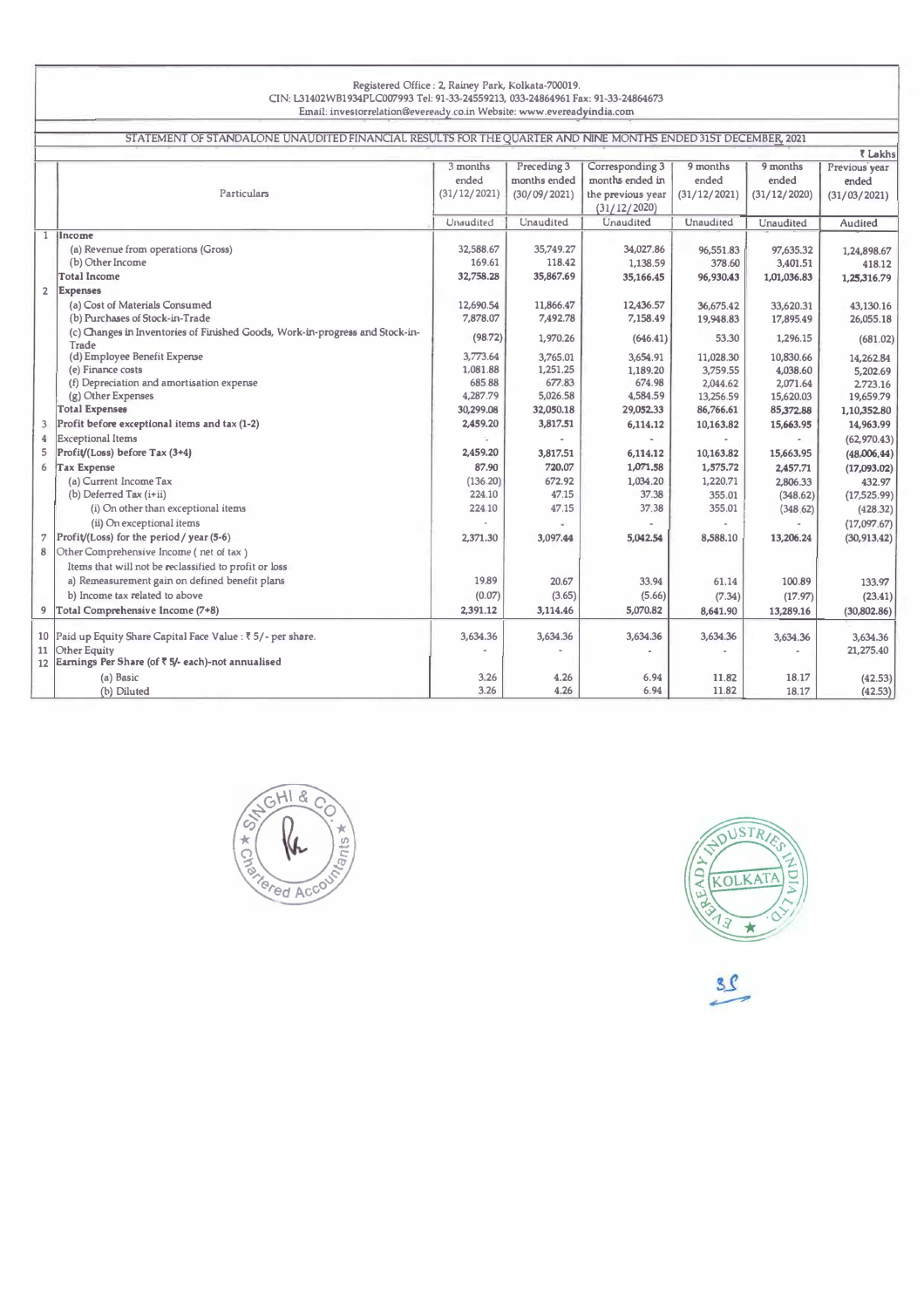# **NOTES:**

- 1. The *above* results were reviewed by the Audit Committee and approved by the Board of Directors of the Company at its meeting held on February 04, 2022 and subjected to a limited review by the Statutory Auditors of the Company.
- 2. The Company is engaged in the business of marketing of dry cell batteries, rechargeable batteries, flashlights, general lighting products and small home appliances which come under a single business segment known as Consumer Goods.
- 3. The Competition Commission of India ("CCI"), issued an Order dated April 19, 2018 concerning contravention of the Competition Act, 2002 (the Act) and imposed a penalty of  $\bar{\tau}$  17,155.00 Lakhs, on the Company. On the Company's appeal against the CCI's said Order, the National Company Law Appellate Tribunal (NCLAT) has granted stay on the said penalty subject to deposit of 10% of the penalty amount with the Registry of the NCLAT, which has since been deposited. The Company has received legal advice that owing to the uncertainty of the future outcome of the litigation, the amount of penalty that would be finally imposed on the Company cannot be reliably estimated at this stage and hence no provision is deemed required to be made.
- 4. The Company has taken into account all the possible impacts of COVID-19 in preparation of these standalone financial statements, including but not limited to its assessment of, liquidity and going concern assumption, the recoverability of property, plant and equipments, receivables, intangible assets, cash and cash equivalents and investments. The Company has carried out this assessment based on available internal and external sources of information upto the date of approval of these financial statements and believes that the impact of COVID-19 is not material to these financial statements and expects to recover the carrying amount of its assets. The Company will continue to monitor future economic conditions and its consequent impact on the business operations, given the uncertain nature of the pandemic.
- 5. Figures of the previous quarters/year have been regrouped/rearranged wherever considered necessary.

Kolkata Suvamoy Saha



EVEREADY INDUSTRIES INDIA LTD

February 04, 2022 Joint Managing Director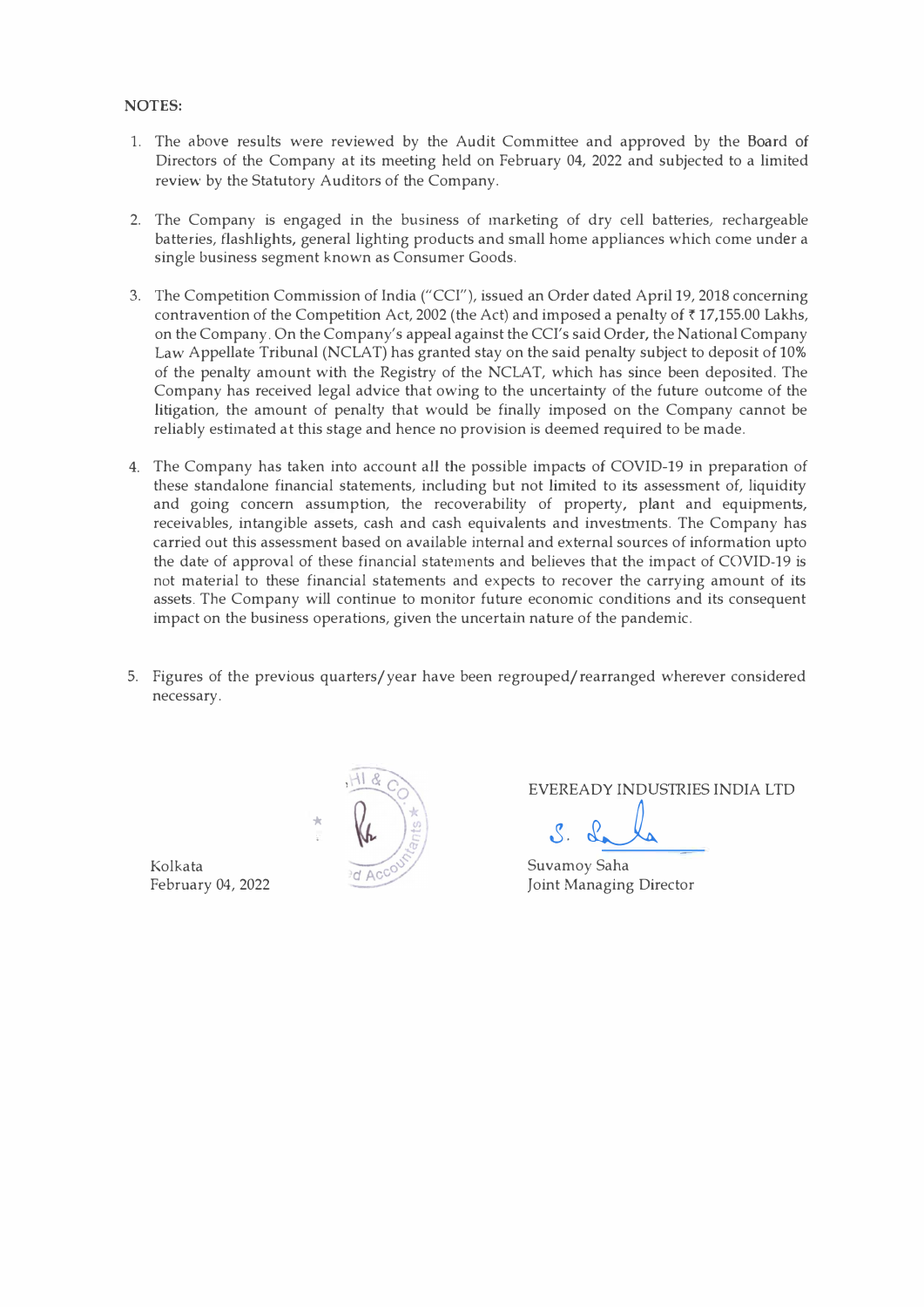| Email: investorrelation@eveready.co.in Website: www.evereadyindia.com<br><b>₹ Lakhs</b><br>STATEMENT OF CONSOLIDATED UNAUDITED FINANCIAL RESULTS FOR THE QUARTER AND NINE MONTHS ENDED 31ST DECEMBER, 2021<br>Preceding 3<br>3 months ended<br>Corresponding 3<br>9 months<br>9 months<br>Previous year<br>(31/12/2021)<br>months ended<br>months ended in<br>ended<br>ended<br>ended<br>(30/09/2021)<br>the previous year<br>(31/12/2021)<br>(31/12/2020)<br>(31/03/2021)<br>Particulars<br>(31/12/2020)<br>Unaudited<br>Unaudited<br>Unaudited<br>Unaudited<br>Unaudited<br>Audited<br>$\mathbf{1}$<br>Income<br>(a) Revenue from operations (Gross)<br>32,588.67<br>35,749.27<br>34,027.86<br>96,551.83<br>97,635.32<br>1,24,898.67<br>(b) Other Income<br>118.82<br>1,138.34<br>378.60<br>169.21<br>3,401.51<br>419.44<br>32,757.88<br>35,868.09<br><b>Total Income</b><br>35,166.20<br>96,930.43<br>1,01,036.83<br>1,25,318.11<br>$\overline{2}$<br><b>Expenses</b><br>12,690.54<br>11,866.47<br>12,436.57<br>36,675.42<br>33,620.31<br>(a) Cost of Materials Consumed<br>43,130.16<br>7,878.07<br>7,492.78<br>7,158.49<br>19,948.83<br>17,895.49<br>(b) Purchases of Stock-in-Trade<br>26,055.18<br>(c) Changes in Inventories of Finished Goods, Work-in-progress & Stock-in-Trade<br>(98.72)<br>1,970.26<br>53.30<br>1,296.15<br>(681.02)<br>(646.41)<br>3,773.64<br>3,765.01<br>3,654.91<br>11,028,30<br>10,830.66<br>(d) Employee Benefits Expense<br>14,262.84<br>(e) Finance costs<br>1,081.15<br>1,251.33<br>1,188.99<br>3,759.55<br>4,038.85<br>5,203.57<br>677.83<br>(f) Depreciation and amortisation expense<br>685.88<br>674.98<br>2,044.62<br>2,071.64<br>2,723.16<br>13,222.05<br>4,288.20<br>4,992.20<br>4,584.62<br>15,448.35<br>19,488.97<br>(g) Other Expenses<br>30,298.76<br>32,015.88<br>29,052.15<br>86,732.07<br>85,201.45<br><b>Total Expenses</b><br>1,10,182.86<br>Profit before exceptional items, Share of loss of investments and tax (1 - 2)<br>2,459.12<br>3,852.21<br>6,114.05<br>10,198.36<br>15,835.38<br>15,135.25<br>3<br>Share of net loss of associates<br>(30.32)<br>(162.41)<br>(136.66)<br>(276.53)<br>W.<br>(407.46)<br>$\overline{4}$<br>Profit before exceptional items and tax $(3 + 4)$<br>2,459.12<br>3,821.89<br>5,951.64<br>10,061.70<br>15,558.85<br>14,727.79<br>5<br>(62,970.43)<br>Exceptional items<br>6<br>Profit/(Loss) before tax (5+6)<br>2,459.12<br>3,821.89<br>5,951.64<br>10,061.70<br>15,558.85<br>$\overline{7}$<br>(48, 242.64)<br>87.90<br>717.70<br>1,071.58<br>1,573.35<br>8<br><b>Tax Expense</b><br>2,457.71<br>(17,090.58)<br>(a) Current Income Tax<br>670.55<br>1,034.20<br>1,218.34<br>(136.20)<br>2,806.33<br>435.41<br>(b) Deferred Tax (i+ii)<br>224.10<br>47.15<br>37.38<br>355.01<br>(348.62)<br>(17, 525.99)<br>224.10<br>(i) On other than exceptional items<br>47.15<br>37.38<br>355.01<br>(348.62)<br>(428.32)<br>(ii) On exceptional items<br>(17,097.67)<br>¥.<br>$\overline{a}$<br>$\hat{\phantom{a}}$<br>Profit/(Loss) for the period/year $(7 - 8)$<br>2,371.22<br>3,104.19<br>4,880.06<br>8,488.35<br>13,101.14<br>(31, 152.06)<br>9<br>Other Comprehensive Income (net of tax)<br>10<br>i) Items that will not be reclassified subsequently to profit or loss<br>×.<br>19.89<br>20.67<br>33.94<br>100.89<br>133.97<br>a) Remeasurement gain on defined benefit plans<br>61.14<br>(0.07)<br>(7.34)<br>(17.97)<br>(23.41)<br>b) Income tax related to above<br>(3.65)<br>(5.66)<br>0.05<br>ii) Exchange differences in translating the financial statements of foreign operations<br>(2.02)<br>(4.88)<br>6.49<br>(17.74)<br>(18.44)<br>Total Comprehensive Income (9+10)<br>11<br>2,391.09<br>3,119.19<br>4,903.46<br>8,548.64<br>13,166.32<br>(31,059.94)<br>Profit for the year attributable to:<br>2,371.22<br>Owners of the Company<br>3,104.19<br>4,880.06<br>8,488.35<br>13,101.14<br>(31, 152.06)<br>Non-controlling interest<br>2,371.22<br>3,104.19<br>4,880.06<br>8,488.35<br>13,101.14<br>(31, 152.06)<br>Other Comprehensive Income for the year attributable to:<br>19.87<br>Owners of the Company<br>15.01<br>23.40<br>65.18<br>60.29<br>92.12<br>Non-controlling interest<br>19.87<br>15.01<br>23.40<br>60.29<br>65.18<br>92.12<br>Total Comprehensive Income for the year attributable to:<br>Owners of the Company<br>2,391.09<br>3,119.19<br>4,903.46<br>(31,059.94)<br>8,548.64<br>13,166.32<br>Non-controlling interest<br>2,391.09<br>3,119.19<br>4,903,46<br>8,548.64<br>13,166.32<br>(31,059.94)<br>Paid up Equity Share Capital Face Value : ₹ 5/- per share.<br>3,634.36<br>3,634.36<br>3,634.36<br>12<br>3,634.36<br>3,634.36<br>3,634.36<br>13<br>Other Equity<br>20,857.42<br>Earnings Per Share (of ₹ 5/- each) -not annualised<br>14<br>(a) Basic<br>3.26<br>4.27<br>6.71<br>11.68<br>18.02<br>(42.86)<br>(b) Diluted<br>3.26<br>4.27<br>6.71<br>11.68<br>18.02<br>(42.86) | Registered Office: 2, Rainey Park, Kolkata - 700019.                             |  |  |  |  |  |  |  |  |  |  |  |
|--------------------------------------------------------------------------------------------------------------------------------------------------------------------------------------------------------------------------------------------------------------------------------------------------------------------------------------------------------------------------------------------------------------------------------------------------------------------------------------------------------------------------------------------------------------------------------------------------------------------------------------------------------------------------------------------------------------------------------------------------------------------------------------------------------------------------------------------------------------------------------------------------------------------------------------------------------------------------------------------------------------------------------------------------------------------------------------------------------------------------------------------------------------------------------------------------------------------------------------------------------------------------------------------------------------------------------------------------------------------------------------------------------------------------------------------------------------------------------------------------------------------------------------------------------------------------------------------------------------------------------------------------------------------------------------------------------------------------------------------------------------------------------------------------------------------------------------------------------------------------------------------------------------------------------------------------------------------------------------------------------------------------------------------------------------------------------------------------------------------------------------------------------------------------------------------------------------------------------------------------------------------------------------------------------------------------------------------------------------------------------------------------------------------------------------------------------------------------------------------------------------------------------------------------------------------------------------------------------------------------------------------------------------------------------------------------------------------------------------------------------------------------------------------------------------------------------------------------------------------------------------------------------------------------------------------------------------------------------------------------------------------------------------------------------------------------------------------------------------------------------------------------------------------------------------------------------------------------------------------------------------------------------------------------------------------------------------------------------------------------------------------------------------------------------------------------------------------------------------------------------------------------------------------------------------------------------------------------------------------------------------------------------------------------------------------------------------------------------------------------------------------------------------------------------------------------------------------------------------------------------------------------------------------------------------------------------------------------------------------------------------------------------------------------------------------------------------------------------------------------------------------------------------------------------------------------------------------------------------------------------------------------------------------------------------------------------------------------------------------------------------------------------------------------------------------------------------------------------------------------------------------------------------------------------------------------------------------------------------------------------------------------------------------------------------------------------------------------------------------------------------------------------------------------------------------------------------------------------------------------------------------------------|----------------------------------------------------------------------------------|--|--|--|--|--|--|--|--|--|--|--|
|                                                                                                                                                                                                                                                                                                                                                                                                                                                                                                                                                                                                                                                                                                                                                                                                                                                                                                                                                                                                                                                                                                                                                                                                                                                                                                                                                                                                                                                                                                                                                                                                                                                                                                                                                                                                                                                                                                                                                                                                                                                                                                                                                                                                                                                                                                                                                                                                                                                                                                                                                                                                                                                                                                                                                                                                                                                                                                                                                                                                                                                                                                                                                                                                                                                                                                                                                                                                                                                                                                                                                                                                                                                                                                                                                                                                                                                                                                                                                                                                                                                                                                                                                                                                                                                                                                                                                                                                                                                                                                                                                                                                                                                                                                                                                                                                                                                                                                        | CIN: L31402WB1934PLC007993 Tel: 91-33-24559213, 033-24864961 Fax: 91-33-24864673 |  |  |  |  |  |  |  |  |  |  |  |
|                                                                                                                                                                                                                                                                                                                                                                                                                                                                                                                                                                                                                                                                                                                                                                                                                                                                                                                                                                                                                                                                                                                                                                                                                                                                                                                                                                                                                                                                                                                                                                                                                                                                                                                                                                                                                                                                                                                                                                                                                                                                                                                                                                                                                                                                                                                                                                                                                                                                                                                                                                                                                                                                                                                                                                                                                                                                                                                                                                                                                                                                                                                                                                                                                                                                                                                                                                                                                                                                                                                                                                                                                                                                                                                                                                                                                                                                                                                                                                                                                                                                                                                                                                                                                                                                                                                                                                                                                                                                                                                                                                                                                                                                                                                                                                                                                                                                                                        |                                                                                  |  |  |  |  |  |  |  |  |  |  |  |
|                                                                                                                                                                                                                                                                                                                                                                                                                                                                                                                                                                                                                                                                                                                                                                                                                                                                                                                                                                                                                                                                                                                                                                                                                                                                                                                                                                                                                                                                                                                                                                                                                                                                                                                                                                                                                                                                                                                                                                                                                                                                                                                                                                                                                                                                                                                                                                                                                                                                                                                                                                                                                                                                                                                                                                                                                                                                                                                                                                                                                                                                                                                                                                                                                                                                                                                                                                                                                                                                                                                                                                                                                                                                                                                                                                                                                                                                                                                                                                                                                                                                                                                                                                                                                                                                                                                                                                                                                                                                                                                                                                                                                                                                                                                                                                                                                                                                                                        |                                                                                  |  |  |  |  |  |  |  |  |  |  |  |
|                                                                                                                                                                                                                                                                                                                                                                                                                                                                                                                                                                                                                                                                                                                                                                                                                                                                                                                                                                                                                                                                                                                                                                                                                                                                                                                                                                                                                                                                                                                                                                                                                                                                                                                                                                                                                                                                                                                                                                                                                                                                                                                                                                                                                                                                                                                                                                                                                                                                                                                                                                                                                                                                                                                                                                                                                                                                                                                                                                                                                                                                                                                                                                                                                                                                                                                                                                                                                                                                                                                                                                                                                                                                                                                                                                                                                                                                                                                                                                                                                                                                                                                                                                                                                                                                                                                                                                                                                                                                                                                                                                                                                                                                                                                                                                                                                                                                                                        |                                                                                  |  |  |  |  |  |  |  |  |  |  |  |
|                                                                                                                                                                                                                                                                                                                                                                                                                                                                                                                                                                                                                                                                                                                                                                                                                                                                                                                                                                                                                                                                                                                                                                                                                                                                                                                                                                                                                                                                                                                                                                                                                                                                                                                                                                                                                                                                                                                                                                                                                                                                                                                                                                                                                                                                                                                                                                                                                                                                                                                                                                                                                                                                                                                                                                                                                                                                                                                                                                                                                                                                                                                                                                                                                                                                                                                                                                                                                                                                                                                                                                                                                                                                                                                                                                                                                                                                                                                                                                                                                                                                                                                                                                                                                                                                                                                                                                                                                                                                                                                                                                                                                                                                                                                                                                                                                                                                                                        |                                                                                  |  |  |  |  |  |  |  |  |  |  |  |
|                                                                                                                                                                                                                                                                                                                                                                                                                                                                                                                                                                                                                                                                                                                                                                                                                                                                                                                                                                                                                                                                                                                                                                                                                                                                                                                                                                                                                                                                                                                                                                                                                                                                                                                                                                                                                                                                                                                                                                                                                                                                                                                                                                                                                                                                                                                                                                                                                                                                                                                                                                                                                                                                                                                                                                                                                                                                                                                                                                                                                                                                                                                                                                                                                                                                                                                                                                                                                                                                                                                                                                                                                                                                                                                                                                                                                                                                                                                                                                                                                                                                                                                                                                                                                                                                                                                                                                                                                                                                                                                                                                                                                                                                                                                                                                                                                                                                                                        |                                                                                  |  |  |  |  |  |  |  |  |  |  |  |
|                                                                                                                                                                                                                                                                                                                                                                                                                                                                                                                                                                                                                                                                                                                                                                                                                                                                                                                                                                                                                                                                                                                                                                                                                                                                                                                                                                                                                                                                                                                                                                                                                                                                                                                                                                                                                                                                                                                                                                                                                                                                                                                                                                                                                                                                                                                                                                                                                                                                                                                                                                                                                                                                                                                                                                                                                                                                                                                                                                                                                                                                                                                                                                                                                                                                                                                                                                                                                                                                                                                                                                                                                                                                                                                                                                                                                                                                                                                                                                                                                                                                                                                                                                                                                                                                                                                                                                                                                                                                                                                                                                                                                                                                                                                                                                                                                                                                                                        |                                                                                  |  |  |  |  |  |  |  |  |  |  |  |
|                                                                                                                                                                                                                                                                                                                                                                                                                                                                                                                                                                                                                                                                                                                                                                                                                                                                                                                                                                                                                                                                                                                                                                                                                                                                                                                                                                                                                                                                                                                                                                                                                                                                                                                                                                                                                                                                                                                                                                                                                                                                                                                                                                                                                                                                                                                                                                                                                                                                                                                                                                                                                                                                                                                                                                                                                                                                                                                                                                                                                                                                                                                                                                                                                                                                                                                                                                                                                                                                                                                                                                                                                                                                                                                                                                                                                                                                                                                                                                                                                                                                                                                                                                                                                                                                                                                                                                                                                                                                                                                                                                                                                                                                                                                                                                                                                                                                                                        |                                                                                  |  |  |  |  |  |  |  |  |  |  |  |
|                                                                                                                                                                                                                                                                                                                                                                                                                                                                                                                                                                                                                                                                                                                                                                                                                                                                                                                                                                                                                                                                                                                                                                                                                                                                                                                                                                                                                                                                                                                                                                                                                                                                                                                                                                                                                                                                                                                                                                                                                                                                                                                                                                                                                                                                                                                                                                                                                                                                                                                                                                                                                                                                                                                                                                                                                                                                                                                                                                                                                                                                                                                                                                                                                                                                                                                                                                                                                                                                                                                                                                                                                                                                                                                                                                                                                                                                                                                                                                                                                                                                                                                                                                                                                                                                                                                                                                                                                                                                                                                                                                                                                                                                                                                                                                                                                                                                                                        |                                                                                  |  |  |  |  |  |  |  |  |  |  |  |
|                                                                                                                                                                                                                                                                                                                                                                                                                                                                                                                                                                                                                                                                                                                                                                                                                                                                                                                                                                                                                                                                                                                                                                                                                                                                                                                                                                                                                                                                                                                                                                                                                                                                                                                                                                                                                                                                                                                                                                                                                                                                                                                                                                                                                                                                                                                                                                                                                                                                                                                                                                                                                                                                                                                                                                                                                                                                                                                                                                                                                                                                                                                                                                                                                                                                                                                                                                                                                                                                                                                                                                                                                                                                                                                                                                                                                                                                                                                                                                                                                                                                                                                                                                                                                                                                                                                                                                                                                                                                                                                                                                                                                                                                                                                                                                                                                                                                                                        |                                                                                  |  |  |  |  |  |  |  |  |  |  |  |
|                                                                                                                                                                                                                                                                                                                                                                                                                                                                                                                                                                                                                                                                                                                                                                                                                                                                                                                                                                                                                                                                                                                                                                                                                                                                                                                                                                                                                                                                                                                                                                                                                                                                                                                                                                                                                                                                                                                                                                                                                                                                                                                                                                                                                                                                                                                                                                                                                                                                                                                                                                                                                                                                                                                                                                                                                                                                                                                                                                                                                                                                                                                                                                                                                                                                                                                                                                                                                                                                                                                                                                                                                                                                                                                                                                                                                                                                                                                                                                                                                                                                                                                                                                                                                                                                                                                                                                                                                                                                                                                                                                                                                                                                                                                                                                                                                                                                                                        |                                                                                  |  |  |  |  |  |  |  |  |  |  |  |
|                                                                                                                                                                                                                                                                                                                                                                                                                                                                                                                                                                                                                                                                                                                                                                                                                                                                                                                                                                                                                                                                                                                                                                                                                                                                                                                                                                                                                                                                                                                                                                                                                                                                                                                                                                                                                                                                                                                                                                                                                                                                                                                                                                                                                                                                                                                                                                                                                                                                                                                                                                                                                                                                                                                                                                                                                                                                                                                                                                                                                                                                                                                                                                                                                                                                                                                                                                                                                                                                                                                                                                                                                                                                                                                                                                                                                                                                                                                                                                                                                                                                                                                                                                                                                                                                                                                                                                                                                                                                                                                                                                                                                                                                                                                                                                                                                                                                                                        |                                                                                  |  |  |  |  |  |  |  |  |  |  |  |
|                                                                                                                                                                                                                                                                                                                                                                                                                                                                                                                                                                                                                                                                                                                                                                                                                                                                                                                                                                                                                                                                                                                                                                                                                                                                                                                                                                                                                                                                                                                                                                                                                                                                                                                                                                                                                                                                                                                                                                                                                                                                                                                                                                                                                                                                                                                                                                                                                                                                                                                                                                                                                                                                                                                                                                                                                                                                                                                                                                                                                                                                                                                                                                                                                                                                                                                                                                                                                                                                                                                                                                                                                                                                                                                                                                                                                                                                                                                                                                                                                                                                                                                                                                                                                                                                                                                                                                                                                                                                                                                                                                                                                                                                                                                                                                                                                                                                                                        |                                                                                  |  |  |  |  |  |  |  |  |  |  |  |
|                                                                                                                                                                                                                                                                                                                                                                                                                                                                                                                                                                                                                                                                                                                                                                                                                                                                                                                                                                                                                                                                                                                                                                                                                                                                                                                                                                                                                                                                                                                                                                                                                                                                                                                                                                                                                                                                                                                                                                                                                                                                                                                                                                                                                                                                                                                                                                                                                                                                                                                                                                                                                                                                                                                                                                                                                                                                                                                                                                                                                                                                                                                                                                                                                                                                                                                                                                                                                                                                                                                                                                                                                                                                                                                                                                                                                                                                                                                                                                                                                                                                                                                                                                                                                                                                                                                                                                                                                                                                                                                                                                                                                                                                                                                                                                                                                                                                                                        |                                                                                  |  |  |  |  |  |  |  |  |  |  |  |
|                                                                                                                                                                                                                                                                                                                                                                                                                                                                                                                                                                                                                                                                                                                                                                                                                                                                                                                                                                                                                                                                                                                                                                                                                                                                                                                                                                                                                                                                                                                                                                                                                                                                                                                                                                                                                                                                                                                                                                                                                                                                                                                                                                                                                                                                                                                                                                                                                                                                                                                                                                                                                                                                                                                                                                                                                                                                                                                                                                                                                                                                                                                                                                                                                                                                                                                                                                                                                                                                                                                                                                                                                                                                                                                                                                                                                                                                                                                                                                                                                                                                                                                                                                                                                                                                                                                                                                                                                                                                                                                                                                                                                                                                                                                                                                                                                                                                                                        |                                                                                  |  |  |  |  |  |  |  |  |  |  |  |
|                                                                                                                                                                                                                                                                                                                                                                                                                                                                                                                                                                                                                                                                                                                                                                                                                                                                                                                                                                                                                                                                                                                                                                                                                                                                                                                                                                                                                                                                                                                                                                                                                                                                                                                                                                                                                                                                                                                                                                                                                                                                                                                                                                                                                                                                                                                                                                                                                                                                                                                                                                                                                                                                                                                                                                                                                                                                                                                                                                                                                                                                                                                                                                                                                                                                                                                                                                                                                                                                                                                                                                                                                                                                                                                                                                                                                                                                                                                                                                                                                                                                                                                                                                                                                                                                                                                                                                                                                                                                                                                                                                                                                                                                                                                                                                                                                                                                                                        |                                                                                  |  |  |  |  |  |  |  |  |  |  |  |
|                                                                                                                                                                                                                                                                                                                                                                                                                                                                                                                                                                                                                                                                                                                                                                                                                                                                                                                                                                                                                                                                                                                                                                                                                                                                                                                                                                                                                                                                                                                                                                                                                                                                                                                                                                                                                                                                                                                                                                                                                                                                                                                                                                                                                                                                                                                                                                                                                                                                                                                                                                                                                                                                                                                                                                                                                                                                                                                                                                                                                                                                                                                                                                                                                                                                                                                                                                                                                                                                                                                                                                                                                                                                                                                                                                                                                                                                                                                                                                                                                                                                                                                                                                                                                                                                                                                                                                                                                                                                                                                                                                                                                                                                                                                                                                                                                                                                                                        |                                                                                  |  |  |  |  |  |  |  |  |  |  |  |
|                                                                                                                                                                                                                                                                                                                                                                                                                                                                                                                                                                                                                                                                                                                                                                                                                                                                                                                                                                                                                                                                                                                                                                                                                                                                                                                                                                                                                                                                                                                                                                                                                                                                                                                                                                                                                                                                                                                                                                                                                                                                                                                                                                                                                                                                                                                                                                                                                                                                                                                                                                                                                                                                                                                                                                                                                                                                                                                                                                                                                                                                                                                                                                                                                                                                                                                                                                                                                                                                                                                                                                                                                                                                                                                                                                                                                                                                                                                                                                                                                                                                                                                                                                                                                                                                                                                                                                                                                                                                                                                                                                                                                                                                                                                                                                                                                                                                                                        |                                                                                  |  |  |  |  |  |  |  |  |  |  |  |
|                                                                                                                                                                                                                                                                                                                                                                                                                                                                                                                                                                                                                                                                                                                                                                                                                                                                                                                                                                                                                                                                                                                                                                                                                                                                                                                                                                                                                                                                                                                                                                                                                                                                                                                                                                                                                                                                                                                                                                                                                                                                                                                                                                                                                                                                                                                                                                                                                                                                                                                                                                                                                                                                                                                                                                                                                                                                                                                                                                                                                                                                                                                                                                                                                                                                                                                                                                                                                                                                                                                                                                                                                                                                                                                                                                                                                                                                                                                                                                                                                                                                                                                                                                                                                                                                                                                                                                                                                                                                                                                                                                                                                                                                                                                                                                                                                                                                                                        |                                                                                  |  |  |  |  |  |  |  |  |  |  |  |
|                                                                                                                                                                                                                                                                                                                                                                                                                                                                                                                                                                                                                                                                                                                                                                                                                                                                                                                                                                                                                                                                                                                                                                                                                                                                                                                                                                                                                                                                                                                                                                                                                                                                                                                                                                                                                                                                                                                                                                                                                                                                                                                                                                                                                                                                                                                                                                                                                                                                                                                                                                                                                                                                                                                                                                                                                                                                                                                                                                                                                                                                                                                                                                                                                                                                                                                                                                                                                                                                                                                                                                                                                                                                                                                                                                                                                                                                                                                                                                                                                                                                                                                                                                                                                                                                                                                                                                                                                                                                                                                                                                                                                                                                                                                                                                                                                                                                                                        |                                                                                  |  |  |  |  |  |  |  |  |  |  |  |
|                                                                                                                                                                                                                                                                                                                                                                                                                                                                                                                                                                                                                                                                                                                                                                                                                                                                                                                                                                                                                                                                                                                                                                                                                                                                                                                                                                                                                                                                                                                                                                                                                                                                                                                                                                                                                                                                                                                                                                                                                                                                                                                                                                                                                                                                                                                                                                                                                                                                                                                                                                                                                                                                                                                                                                                                                                                                                                                                                                                                                                                                                                                                                                                                                                                                                                                                                                                                                                                                                                                                                                                                                                                                                                                                                                                                                                                                                                                                                                                                                                                                                                                                                                                                                                                                                                                                                                                                                                                                                                                                                                                                                                                                                                                                                                                                                                                                                                        |                                                                                  |  |  |  |  |  |  |  |  |  |  |  |
|                                                                                                                                                                                                                                                                                                                                                                                                                                                                                                                                                                                                                                                                                                                                                                                                                                                                                                                                                                                                                                                                                                                                                                                                                                                                                                                                                                                                                                                                                                                                                                                                                                                                                                                                                                                                                                                                                                                                                                                                                                                                                                                                                                                                                                                                                                                                                                                                                                                                                                                                                                                                                                                                                                                                                                                                                                                                                                                                                                                                                                                                                                                                                                                                                                                                                                                                                                                                                                                                                                                                                                                                                                                                                                                                                                                                                                                                                                                                                                                                                                                                                                                                                                                                                                                                                                                                                                                                                                                                                                                                                                                                                                                                                                                                                                                                                                                                                                        |                                                                                  |  |  |  |  |  |  |  |  |  |  |  |
|                                                                                                                                                                                                                                                                                                                                                                                                                                                                                                                                                                                                                                                                                                                                                                                                                                                                                                                                                                                                                                                                                                                                                                                                                                                                                                                                                                                                                                                                                                                                                                                                                                                                                                                                                                                                                                                                                                                                                                                                                                                                                                                                                                                                                                                                                                                                                                                                                                                                                                                                                                                                                                                                                                                                                                                                                                                                                                                                                                                                                                                                                                                                                                                                                                                                                                                                                                                                                                                                                                                                                                                                                                                                                                                                                                                                                                                                                                                                                                                                                                                                                                                                                                                                                                                                                                                                                                                                                                                                                                                                                                                                                                                                                                                                                                                                                                                                                                        |                                                                                  |  |  |  |  |  |  |  |  |  |  |  |
|                                                                                                                                                                                                                                                                                                                                                                                                                                                                                                                                                                                                                                                                                                                                                                                                                                                                                                                                                                                                                                                                                                                                                                                                                                                                                                                                                                                                                                                                                                                                                                                                                                                                                                                                                                                                                                                                                                                                                                                                                                                                                                                                                                                                                                                                                                                                                                                                                                                                                                                                                                                                                                                                                                                                                                                                                                                                                                                                                                                                                                                                                                                                                                                                                                                                                                                                                                                                                                                                                                                                                                                                                                                                                                                                                                                                                                                                                                                                                                                                                                                                                                                                                                                                                                                                                                                                                                                                                                                                                                                                                                                                                                                                                                                                                                                                                                                                                                        |                                                                                  |  |  |  |  |  |  |  |  |  |  |  |
|                                                                                                                                                                                                                                                                                                                                                                                                                                                                                                                                                                                                                                                                                                                                                                                                                                                                                                                                                                                                                                                                                                                                                                                                                                                                                                                                                                                                                                                                                                                                                                                                                                                                                                                                                                                                                                                                                                                                                                                                                                                                                                                                                                                                                                                                                                                                                                                                                                                                                                                                                                                                                                                                                                                                                                                                                                                                                                                                                                                                                                                                                                                                                                                                                                                                                                                                                                                                                                                                                                                                                                                                                                                                                                                                                                                                                                                                                                                                                                                                                                                                                                                                                                                                                                                                                                                                                                                                                                                                                                                                                                                                                                                                                                                                                                                                                                                                                                        |                                                                                  |  |  |  |  |  |  |  |  |  |  |  |
|                                                                                                                                                                                                                                                                                                                                                                                                                                                                                                                                                                                                                                                                                                                                                                                                                                                                                                                                                                                                                                                                                                                                                                                                                                                                                                                                                                                                                                                                                                                                                                                                                                                                                                                                                                                                                                                                                                                                                                                                                                                                                                                                                                                                                                                                                                                                                                                                                                                                                                                                                                                                                                                                                                                                                                                                                                                                                                                                                                                                                                                                                                                                                                                                                                                                                                                                                                                                                                                                                                                                                                                                                                                                                                                                                                                                                                                                                                                                                                                                                                                                                                                                                                                                                                                                                                                                                                                                                                                                                                                                                                                                                                                                                                                                                                                                                                                                                                        |                                                                                  |  |  |  |  |  |  |  |  |  |  |  |
|                                                                                                                                                                                                                                                                                                                                                                                                                                                                                                                                                                                                                                                                                                                                                                                                                                                                                                                                                                                                                                                                                                                                                                                                                                                                                                                                                                                                                                                                                                                                                                                                                                                                                                                                                                                                                                                                                                                                                                                                                                                                                                                                                                                                                                                                                                                                                                                                                                                                                                                                                                                                                                                                                                                                                                                                                                                                                                                                                                                                                                                                                                                                                                                                                                                                                                                                                                                                                                                                                                                                                                                                                                                                                                                                                                                                                                                                                                                                                                                                                                                                                                                                                                                                                                                                                                                                                                                                                                                                                                                                                                                                                                                                                                                                                                                                                                                                                                        |                                                                                  |  |  |  |  |  |  |  |  |  |  |  |
|                                                                                                                                                                                                                                                                                                                                                                                                                                                                                                                                                                                                                                                                                                                                                                                                                                                                                                                                                                                                                                                                                                                                                                                                                                                                                                                                                                                                                                                                                                                                                                                                                                                                                                                                                                                                                                                                                                                                                                                                                                                                                                                                                                                                                                                                                                                                                                                                                                                                                                                                                                                                                                                                                                                                                                                                                                                                                                                                                                                                                                                                                                                                                                                                                                                                                                                                                                                                                                                                                                                                                                                                                                                                                                                                                                                                                                                                                                                                                                                                                                                                                                                                                                                                                                                                                                                                                                                                                                                                                                                                                                                                                                                                                                                                                                                                                                                                                                        |                                                                                  |  |  |  |  |  |  |  |  |  |  |  |
|                                                                                                                                                                                                                                                                                                                                                                                                                                                                                                                                                                                                                                                                                                                                                                                                                                                                                                                                                                                                                                                                                                                                                                                                                                                                                                                                                                                                                                                                                                                                                                                                                                                                                                                                                                                                                                                                                                                                                                                                                                                                                                                                                                                                                                                                                                                                                                                                                                                                                                                                                                                                                                                                                                                                                                                                                                                                                                                                                                                                                                                                                                                                                                                                                                                                                                                                                                                                                                                                                                                                                                                                                                                                                                                                                                                                                                                                                                                                                                                                                                                                                                                                                                                                                                                                                                                                                                                                                                                                                                                                                                                                                                                                                                                                                                                                                                                                                                        |                                                                                  |  |  |  |  |  |  |  |  |  |  |  |
|                                                                                                                                                                                                                                                                                                                                                                                                                                                                                                                                                                                                                                                                                                                                                                                                                                                                                                                                                                                                                                                                                                                                                                                                                                                                                                                                                                                                                                                                                                                                                                                                                                                                                                                                                                                                                                                                                                                                                                                                                                                                                                                                                                                                                                                                                                                                                                                                                                                                                                                                                                                                                                                                                                                                                                                                                                                                                                                                                                                                                                                                                                                                                                                                                                                                                                                                                                                                                                                                                                                                                                                                                                                                                                                                                                                                                                                                                                                                                                                                                                                                                                                                                                                                                                                                                                                                                                                                                                                                                                                                                                                                                                                                                                                                                                                                                                                                                                        |                                                                                  |  |  |  |  |  |  |  |  |  |  |  |
|                                                                                                                                                                                                                                                                                                                                                                                                                                                                                                                                                                                                                                                                                                                                                                                                                                                                                                                                                                                                                                                                                                                                                                                                                                                                                                                                                                                                                                                                                                                                                                                                                                                                                                                                                                                                                                                                                                                                                                                                                                                                                                                                                                                                                                                                                                                                                                                                                                                                                                                                                                                                                                                                                                                                                                                                                                                                                                                                                                                                                                                                                                                                                                                                                                                                                                                                                                                                                                                                                                                                                                                                                                                                                                                                                                                                                                                                                                                                                                                                                                                                                                                                                                                                                                                                                                                                                                                                                                                                                                                                                                                                                                                                                                                                                                                                                                                                                                        |                                                                                  |  |  |  |  |  |  |  |  |  |  |  |
|                                                                                                                                                                                                                                                                                                                                                                                                                                                                                                                                                                                                                                                                                                                                                                                                                                                                                                                                                                                                                                                                                                                                                                                                                                                                                                                                                                                                                                                                                                                                                                                                                                                                                                                                                                                                                                                                                                                                                                                                                                                                                                                                                                                                                                                                                                                                                                                                                                                                                                                                                                                                                                                                                                                                                                                                                                                                                                                                                                                                                                                                                                                                                                                                                                                                                                                                                                                                                                                                                                                                                                                                                                                                                                                                                                                                                                                                                                                                                                                                                                                                                                                                                                                                                                                                                                                                                                                                                                                                                                                                                                                                                                                                                                                                                                                                                                                                                                        |                                                                                  |  |  |  |  |  |  |  |  |  |  |  |
|                                                                                                                                                                                                                                                                                                                                                                                                                                                                                                                                                                                                                                                                                                                                                                                                                                                                                                                                                                                                                                                                                                                                                                                                                                                                                                                                                                                                                                                                                                                                                                                                                                                                                                                                                                                                                                                                                                                                                                                                                                                                                                                                                                                                                                                                                                                                                                                                                                                                                                                                                                                                                                                                                                                                                                                                                                                                                                                                                                                                                                                                                                                                                                                                                                                                                                                                                                                                                                                                                                                                                                                                                                                                                                                                                                                                                                                                                                                                                                                                                                                                                                                                                                                                                                                                                                                                                                                                                                                                                                                                                                                                                                                                                                                                                                                                                                                                                                        |                                                                                  |  |  |  |  |  |  |  |  |  |  |  |
|                                                                                                                                                                                                                                                                                                                                                                                                                                                                                                                                                                                                                                                                                                                                                                                                                                                                                                                                                                                                                                                                                                                                                                                                                                                                                                                                                                                                                                                                                                                                                                                                                                                                                                                                                                                                                                                                                                                                                                                                                                                                                                                                                                                                                                                                                                                                                                                                                                                                                                                                                                                                                                                                                                                                                                                                                                                                                                                                                                                                                                                                                                                                                                                                                                                                                                                                                                                                                                                                                                                                                                                                                                                                                                                                                                                                                                                                                                                                                                                                                                                                                                                                                                                                                                                                                                                                                                                                                                                                                                                                                                                                                                                                                                                                                                                                                                                                                                        |                                                                                  |  |  |  |  |  |  |  |  |  |  |  |
|                                                                                                                                                                                                                                                                                                                                                                                                                                                                                                                                                                                                                                                                                                                                                                                                                                                                                                                                                                                                                                                                                                                                                                                                                                                                                                                                                                                                                                                                                                                                                                                                                                                                                                                                                                                                                                                                                                                                                                                                                                                                                                                                                                                                                                                                                                                                                                                                                                                                                                                                                                                                                                                                                                                                                                                                                                                                                                                                                                                                                                                                                                                                                                                                                                                                                                                                                                                                                                                                                                                                                                                                                                                                                                                                                                                                                                                                                                                                                                                                                                                                                                                                                                                                                                                                                                                                                                                                                                                                                                                                                                                                                                                                                                                                                                                                                                                                                                        |                                                                                  |  |  |  |  |  |  |  |  |  |  |  |
|                                                                                                                                                                                                                                                                                                                                                                                                                                                                                                                                                                                                                                                                                                                                                                                                                                                                                                                                                                                                                                                                                                                                                                                                                                                                                                                                                                                                                                                                                                                                                                                                                                                                                                                                                                                                                                                                                                                                                                                                                                                                                                                                                                                                                                                                                                                                                                                                                                                                                                                                                                                                                                                                                                                                                                                                                                                                                                                                                                                                                                                                                                                                                                                                                                                                                                                                                                                                                                                                                                                                                                                                                                                                                                                                                                                                                                                                                                                                                                                                                                                                                                                                                                                                                                                                                                                                                                                                                                                                                                                                                                                                                                                                                                                                                                                                                                                                                                        |                                                                                  |  |  |  |  |  |  |  |  |  |  |  |
|                                                                                                                                                                                                                                                                                                                                                                                                                                                                                                                                                                                                                                                                                                                                                                                                                                                                                                                                                                                                                                                                                                                                                                                                                                                                                                                                                                                                                                                                                                                                                                                                                                                                                                                                                                                                                                                                                                                                                                                                                                                                                                                                                                                                                                                                                                                                                                                                                                                                                                                                                                                                                                                                                                                                                                                                                                                                                                                                                                                                                                                                                                                                                                                                                                                                                                                                                                                                                                                                                                                                                                                                                                                                                                                                                                                                                                                                                                                                                                                                                                                                                                                                                                                                                                                                                                                                                                                                                                                                                                                                                                                                                                                                                                                                                                                                                                                                                                        |                                                                                  |  |  |  |  |  |  |  |  |  |  |  |
|                                                                                                                                                                                                                                                                                                                                                                                                                                                                                                                                                                                                                                                                                                                                                                                                                                                                                                                                                                                                                                                                                                                                                                                                                                                                                                                                                                                                                                                                                                                                                                                                                                                                                                                                                                                                                                                                                                                                                                                                                                                                                                                                                                                                                                                                                                                                                                                                                                                                                                                                                                                                                                                                                                                                                                                                                                                                                                                                                                                                                                                                                                                                                                                                                                                                                                                                                                                                                                                                                                                                                                                                                                                                                                                                                                                                                                                                                                                                                                                                                                                                                                                                                                                                                                                                                                                                                                                                                                                                                                                                                                                                                                                                                                                                                                                                                                                                                                        |                                                                                  |  |  |  |  |  |  |  |  |  |  |  |
|                                                                                                                                                                                                                                                                                                                                                                                                                                                                                                                                                                                                                                                                                                                                                                                                                                                                                                                                                                                                                                                                                                                                                                                                                                                                                                                                                                                                                                                                                                                                                                                                                                                                                                                                                                                                                                                                                                                                                                                                                                                                                                                                                                                                                                                                                                                                                                                                                                                                                                                                                                                                                                                                                                                                                                                                                                                                                                                                                                                                                                                                                                                                                                                                                                                                                                                                                                                                                                                                                                                                                                                                                                                                                                                                                                                                                                                                                                                                                                                                                                                                                                                                                                                                                                                                                                                                                                                                                                                                                                                                                                                                                                                                                                                                                                                                                                                                                                        |                                                                                  |  |  |  |  |  |  |  |  |  |  |  |
|                                                                                                                                                                                                                                                                                                                                                                                                                                                                                                                                                                                                                                                                                                                                                                                                                                                                                                                                                                                                                                                                                                                                                                                                                                                                                                                                                                                                                                                                                                                                                                                                                                                                                                                                                                                                                                                                                                                                                                                                                                                                                                                                                                                                                                                                                                                                                                                                                                                                                                                                                                                                                                                                                                                                                                                                                                                                                                                                                                                                                                                                                                                                                                                                                                                                                                                                                                                                                                                                                                                                                                                                                                                                                                                                                                                                                                                                                                                                                                                                                                                                                                                                                                                                                                                                                                                                                                                                                                                                                                                                                                                                                                                                                                                                                                                                                                                                                                        |                                                                                  |  |  |  |  |  |  |  |  |  |  |  |
|                                                                                                                                                                                                                                                                                                                                                                                                                                                                                                                                                                                                                                                                                                                                                                                                                                                                                                                                                                                                                                                                                                                                                                                                                                                                                                                                                                                                                                                                                                                                                                                                                                                                                                                                                                                                                                                                                                                                                                                                                                                                                                                                                                                                                                                                                                                                                                                                                                                                                                                                                                                                                                                                                                                                                                                                                                                                                                                                                                                                                                                                                                                                                                                                                                                                                                                                                                                                                                                                                                                                                                                                                                                                                                                                                                                                                                                                                                                                                                                                                                                                                                                                                                                                                                                                                                                                                                                                                                                                                                                                                                                                                                                                                                                                                                                                                                                                                                        |                                                                                  |  |  |  |  |  |  |  |  |  |  |  |
|                                                                                                                                                                                                                                                                                                                                                                                                                                                                                                                                                                                                                                                                                                                                                                                                                                                                                                                                                                                                                                                                                                                                                                                                                                                                                                                                                                                                                                                                                                                                                                                                                                                                                                                                                                                                                                                                                                                                                                                                                                                                                                                                                                                                                                                                                                                                                                                                                                                                                                                                                                                                                                                                                                                                                                                                                                                                                                                                                                                                                                                                                                                                                                                                                                                                                                                                                                                                                                                                                                                                                                                                                                                                                                                                                                                                                                                                                                                                                                                                                                                                                                                                                                                                                                                                                                                                                                                                                                                                                                                                                                                                                                                                                                                                                                                                                                                                                                        |                                                                                  |  |  |  |  |  |  |  |  |  |  |  |
|                                                                                                                                                                                                                                                                                                                                                                                                                                                                                                                                                                                                                                                                                                                                                                                                                                                                                                                                                                                                                                                                                                                                                                                                                                                                                                                                                                                                                                                                                                                                                                                                                                                                                                                                                                                                                                                                                                                                                                                                                                                                                                                                                                                                                                                                                                                                                                                                                                                                                                                                                                                                                                                                                                                                                                                                                                                                                                                                                                                                                                                                                                                                                                                                                                                                                                                                                                                                                                                                                                                                                                                                                                                                                                                                                                                                                                                                                                                                                                                                                                                                                                                                                                                                                                                                                                                                                                                                                                                                                                                                                                                                                                                                                                                                                                                                                                                                                                        |                                                                                  |  |  |  |  |  |  |  |  |  |  |  |
|                                                                                                                                                                                                                                                                                                                                                                                                                                                                                                                                                                                                                                                                                                                                                                                                                                                                                                                                                                                                                                                                                                                                                                                                                                                                                                                                                                                                                                                                                                                                                                                                                                                                                                                                                                                                                                                                                                                                                                                                                                                                                                                                                                                                                                                                                                                                                                                                                                                                                                                                                                                                                                                                                                                                                                                                                                                                                                                                                                                                                                                                                                                                                                                                                                                                                                                                                                                                                                                                                                                                                                                                                                                                                                                                                                                                                                                                                                                                                                                                                                                                                                                                                                                                                                                                                                                                                                                                                                                                                                                                                                                                                                                                                                                                                                                                                                                                                                        |                                                                                  |  |  |  |  |  |  |  |  |  |  |  |
|                                                                                                                                                                                                                                                                                                                                                                                                                                                                                                                                                                                                                                                                                                                                                                                                                                                                                                                                                                                                                                                                                                                                                                                                                                                                                                                                                                                                                                                                                                                                                                                                                                                                                                                                                                                                                                                                                                                                                                                                                                                                                                                                                                                                                                                                                                                                                                                                                                                                                                                                                                                                                                                                                                                                                                                                                                                                                                                                                                                                                                                                                                                                                                                                                                                                                                                                                                                                                                                                                                                                                                                                                                                                                                                                                                                                                                                                                                                                                                                                                                                                                                                                                                                                                                                                                                                                                                                                                                                                                                                                                                                                                                                                                                                                                                                                                                                                                                        |                                                                                  |  |  |  |  |  |  |  |  |  |  |  |
|                                                                                                                                                                                                                                                                                                                                                                                                                                                                                                                                                                                                                                                                                                                                                                                                                                                                                                                                                                                                                                                                                                                                                                                                                                                                                                                                                                                                                                                                                                                                                                                                                                                                                                                                                                                                                                                                                                                                                                                                                                                                                                                                                                                                                                                                                                                                                                                                                                                                                                                                                                                                                                                                                                                                                                                                                                                                                                                                                                                                                                                                                                                                                                                                                                                                                                                                                                                                                                                                                                                                                                                                                                                                                                                                                                                                                                                                                                                                                                                                                                                                                                                                                                                                                                                                                                                                                                                                                                                                                                                                                                                                                                                                                                                                                                                                                                                                                                        |                                                                                  |  |  |  |  |  |  |  |  |  |  |  |
|                                                                                                                                                                                                                                                                                                                                                                                                                                                                                                                                                                                                                                                                                                                                                                                                                                                                                                                                                                                                                                                                                                                                                                                                                                                                                                                                                                                                                                                                                                                                                                                                                                                                                                                                                                                                                                                                                                                                                                                                                                                                                                                                                                                                                                                                                                                                                                                                                                                                                                                                                                                                                                                                                                                                                                                                                                                                                                                                                                                                                                                                                                                                                                                                                                                                                                                                                                                                                                                                                                                                                                                                                                                                                                                                                                                                                                                                                                                                                                                                                                                                                                                                                                                                                                                                                                                                                                                                                                                                                                                                                                                                                                                                                                                                                                                                                                                                                                        |                                                                                  |  |  |  |  |  |  |  |  |  |  |  |
|                                                                                                                                                                                                                                                                                                                                                                                                                                                                                                                                                                                                                                                                                                                                                                                                                                                                                                                                                                                                                                                                                                                                                                                                                                                                                                                                                                                                                                                                                                                                                                                                                                                                                                                                                                                                                                                                                                                                                                                                                                                                                                                                                                                                                                                                                                                                                                                                                                                                                                                                                                                                                                                                                                                                                                                                                                                                                                                                                                                                                                                                                                                                                                                                                                                                                                                                                                                                                                                                                                                                                                                                                                                                                                                                                                                                                                                                                                                                                                                                                                                                                                                                                                                                                                                                                                                                                                                                                                                                                                                                                                                                                                                                                                                                                                                                                                                                                                        |                                                                                  |  |  |  |  |  |  |  |  |  |  |  |
|                                                                                                                                                                                                                                                                                                                                                                                                                                                                                                                                                                                                                                                                                                                                                                                                                                                                                                                                                                                                                                                                                                                                                                                                                                                                                                                                                                                                                                                                                                                                                                                                                                                                                                                                                                                                                                                                                                                                                                                                                                                                                                                                                                                                                                                                                                                                                                                                                                                                                                                                                                                                                                                                                                                                                                                                                                                                                                                                                                                                                                                                                                                                                                                                                                                                                                                                                                                                                                                                                                                                                                                                                                                                                                                                                                                                                                                                                                                                                                                                                                                                                                                                                                                                                                                                                                                                                                                                                                                                                                                                                                                                                                                                                                                                                                                                                                                                                                        |                                                                                  |  |  |  |  |  |  |  |  |  |  |  |
|                                                                                                                                                                                                                                                                                                                                                                                                                                                                                                                                                                                                                                                                                                                                                                                                                                                                                                                                                                                                                                                                                                                                                                                                                                                                                                                                                                                                                                                                                                                                                                                                                                                                                                                                                                                                                                                                                                                                                                                                                                                                                                                                                                                                                                                                                                                                                                                                                                                                                                                                                                                                                                                                                                                                                                                                                                                                                                                                                                                                                                                                                                                                                                                                                                                                                                                                                                                                                                                                                                                                                                                                                                                                                                                                                                                                                                                                                                                                                                                                                                                                                                                                                                                                                                                                                                                                                                                                                                                                                                                                                                                                                                                                                                                                                                                                                                                                                                        |                                                                                  |  |  |  |  |  |  |  |  |  |  |  |
|                                                                                                                                                                                                                                                                                                                                                                                                                                                                                                                                                                                                                                                                                                                                                                                                                                                                                                                                                                                                                                                                                                                                                                                                                                                                                                                                                                                                                                                                                                                                                                                                                                                                                                                                                                                                                                                                                                                                                                                                                                                                                                                                                                                                                                                                                                                                                                                                                                                                                                                                                                                                                                                                                                                                                                                                                                                                                                                                                                                                                                                                                                                                                                                                                                                                                                                                                                                                                                                                                                                                                                                                                                                                                                                                                                                                                                                                                                                                                                                                                                                                                                                                                                                                                                                                                                                                                                                                                                                                                                                                                                                                                                                                                                                                                                                                                                                                                                        |                                                                                  |  |  |  |  |  |  |  |  |  |  |  |
|                                                                                                                                                                                                                                                                                                                                                                                                                                                                                                                                                                                                                                                                                                                                                                                                                                                                                                                                                                                                                                                                                                                                                                                                                                                                                                                                                                                                                                                                                                                                                                                                                                                                                                                                                                                                                                                                                                                                                                                                                                                                                                                                                                                                                                                                                                                                                                                                                                                                                                                                                                                                                                                                                                                                                                                                                                                                                                                                                                                                                                                                                                                                                                                                                                                                                                                                                                                                                                                                                                                                                                                                                                                                                                                                                                                                                                                                                                                                                                                                                                                                                                                                                                                                                                                                                                                                                                                                                                                                                                                                                                                                                                                                                                                                                                                                                                                                                                        |                                                                                  |  |  |  |  |  |  |  |  |  |  |  |
|                                                                                                                                                                                                                                                                                                                                                                                                                                                                                                                                                                                                                                                                                                                                                                                                                                                                                                                                                                                                                                                                                                                                                                                                                                                                                                                                                                                                                                                                                                                                                                                                                                                                                                                                                                                                                                                                                                                                                                                                                                                                                                                                                                                                                                                                                                                                                                                                                                                                                                                                                                                                                                                                                                                                                                                                                                                                                                                                                                                                                                                                                                                                                                                                                                                                                                                                                                                                                                                                                                                                                                                                                                                                                                                                                                                                                                                                                                                                                                                                                                                                                                                                                                                                                                                                                                                                                                                                                                                                                                                                                                                                                                                                                                                                                                                                                                                                                                        |                                                                                  |  |  |  |  |  |  |  |  |  |  |  |
|                                                                                                                                                                                                                                                                                                                                                                                                                                                                                                                                                                                                                                                                                                                                                                                                                                                                                                                                                                                                                                                                                                                                                                                                                                                                                                                                                                                                                                                                                                                                                                                                                                                                                                                                                                                                                                                                                                                                                                                                                                                                                                                                                                                                                                                                                                                                                                                                                                                                                                                                                                                                                                                                                                                                                                                                                                                                                                                                                                                                                                                                                                                                                                                                                                                                                                                                                                                                                                                                                                                                                                                                                                                                                                                                                                                                                                                                                                                                                                                                                                                                                                                                                                                                                                                                                                                                                                                                                                                                                                                                                                                                                                                                                                                                                                                                                                                                                                        |                                                                                  |  |  |  |  |  |  |  |  |  |  |  |
|                                                                                                                                                                                                                                                                                                                                                                                                                                                                                                                                                                                                                                                                                                                                                                                                                                                                                                                                                                                                                                                                                                                                                                                                                                                                                                                                                                                                                                                                                                                                                                                                                                                                                                                                                                                                                                                                                                                                                                                                                                                                                                                                                                                                                                                                                                                                                                                                                                                                                                                                                                                                                                                                                                                                                                                                                                                                                                                                                                                                                                                                                                                                                                                                                                                                                                                                                                                                                                                                                                                                                                                                                                                                                                                                                                                                                                                                                                                                                                                                                                                                                                                                                                                                                                                                                                                                                                                                                                                                                                                                                                                                                                                                                                                                                                                                                                                                                                        |                                                                                  |  |  |  |  |  |  |  |  |  |  |  |





 $\overset{\mathsf{ss}}{\longrightarrow}$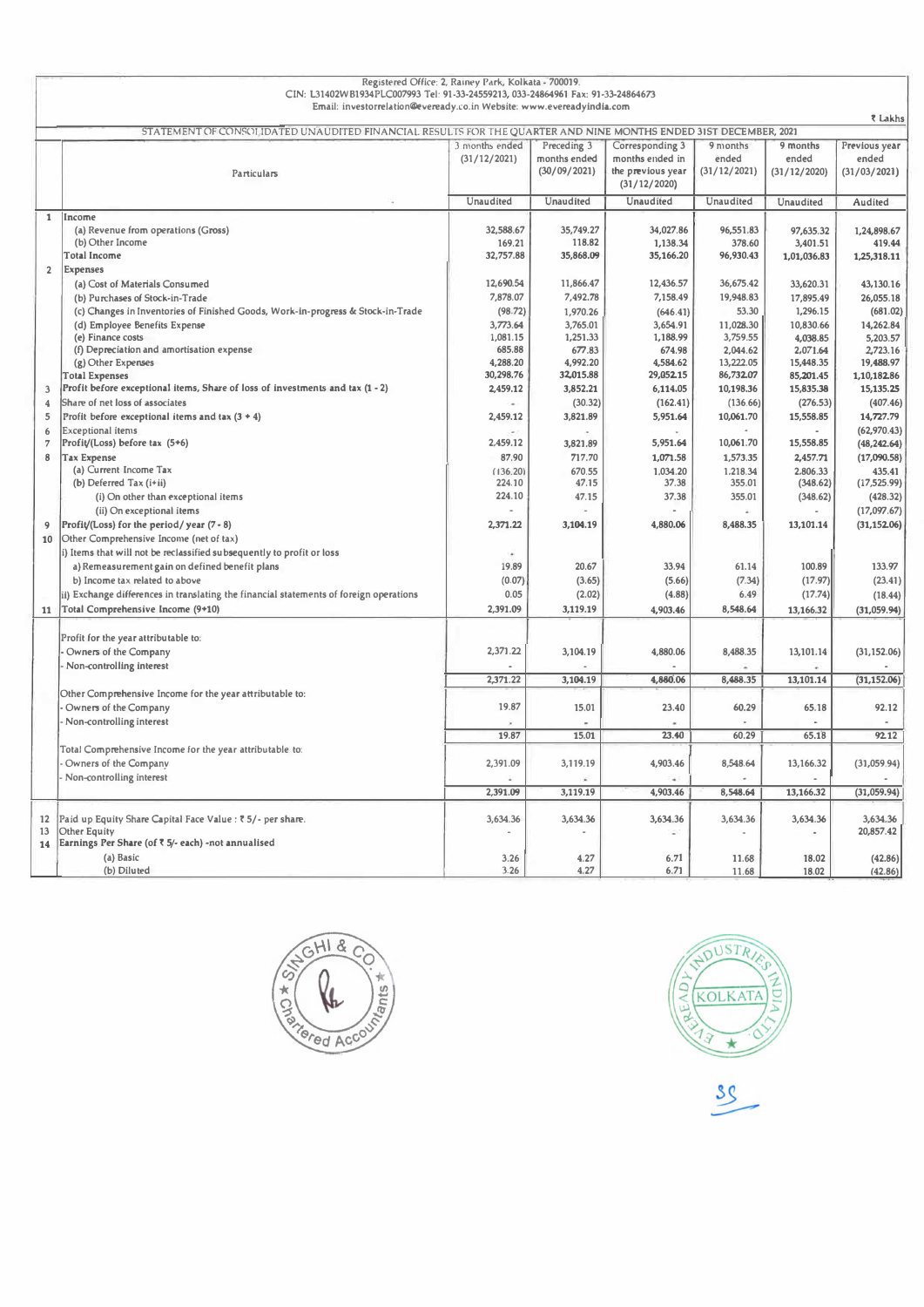# **NOTES:**

- 1. The above results were reviewed by the Audit Committee and approved by the Board of Directors of Eveready Industries India Ltd. (the "Company") at its meeting held on February 04, 2022 and subjected to a limited review by the Statutory Auditors of the Company.
- 2. The consolidated results of the Group include the results of the Company and its subsidiaries, Greendale India Limited (formerly Litez India Limited), Everspark Hong Kong Private Limited and its associate namely Preferred Consumer Products Pvt. Ltd.
- 3. The consolidated results have been prepared in accordance with the principles and procedures as set out in the Ind AS 110 - "Consolidated Financial Statements" and Ind AS 28- "Investments in Associates and Joint Ventures".
- 4. The Company is engaged in the business of marketing of dry cell batteries, rechargeable batteries, flashlights, general lighting products and small home appliances which come under a single business segment known as Consumer Goods.
- 5. The Competition Commission of India ("CCI"), issued an Order dated April 19, 2018 concerning contravention of the Competition Act, 2002 (the Act) and imposed a penalty of  $\bar{\tau}$  17,155.00 Lakhs, on the Company. On the Company's appeal against the CCI's said Order, the National Company Law Appellate Tribunal (NCLAT) has granted stay on the said penalty subject to deposit of 10% of the penalty amount with the Registry of the NCLAT, which has since been deposited. The Company has received legal advice that owing to the uncertainty of the future outcome of the litigation, the amount of penalty that would be finally imposed on the Company cannot be reliably estimated at this stage and hence no provision is deemed required to be made.
- 6. The Company has taken into account all the possible impacts of COVID-19 in preparation of these standalone financial statements, including but not limited to its assessment of, liquidity and going concern assumption, the recoverability of property, plant and equipments, receivables, intangible assets, cash and cash equivalents and investments. The Company has carried out this assessment based on available internal and external sources of information upto the date of approval of these financial statements and believes that the impact of COVID-19 is not material to these financial statements and expects to recover the carrying amount of its assets. The Company will continue to monitor future economic conditions and its consequent impact on the business operations, given the uncertain nature of the pandemic.
- 7. Figures of the previous quarters/year have been regrouped/rearranged wherever considered necessary.



EVEREADY INDUSTRIES INDIA LTD

February 04, 2022 **February 04, 2022** Joint Managing Director

Kolkata Suvamoy Saha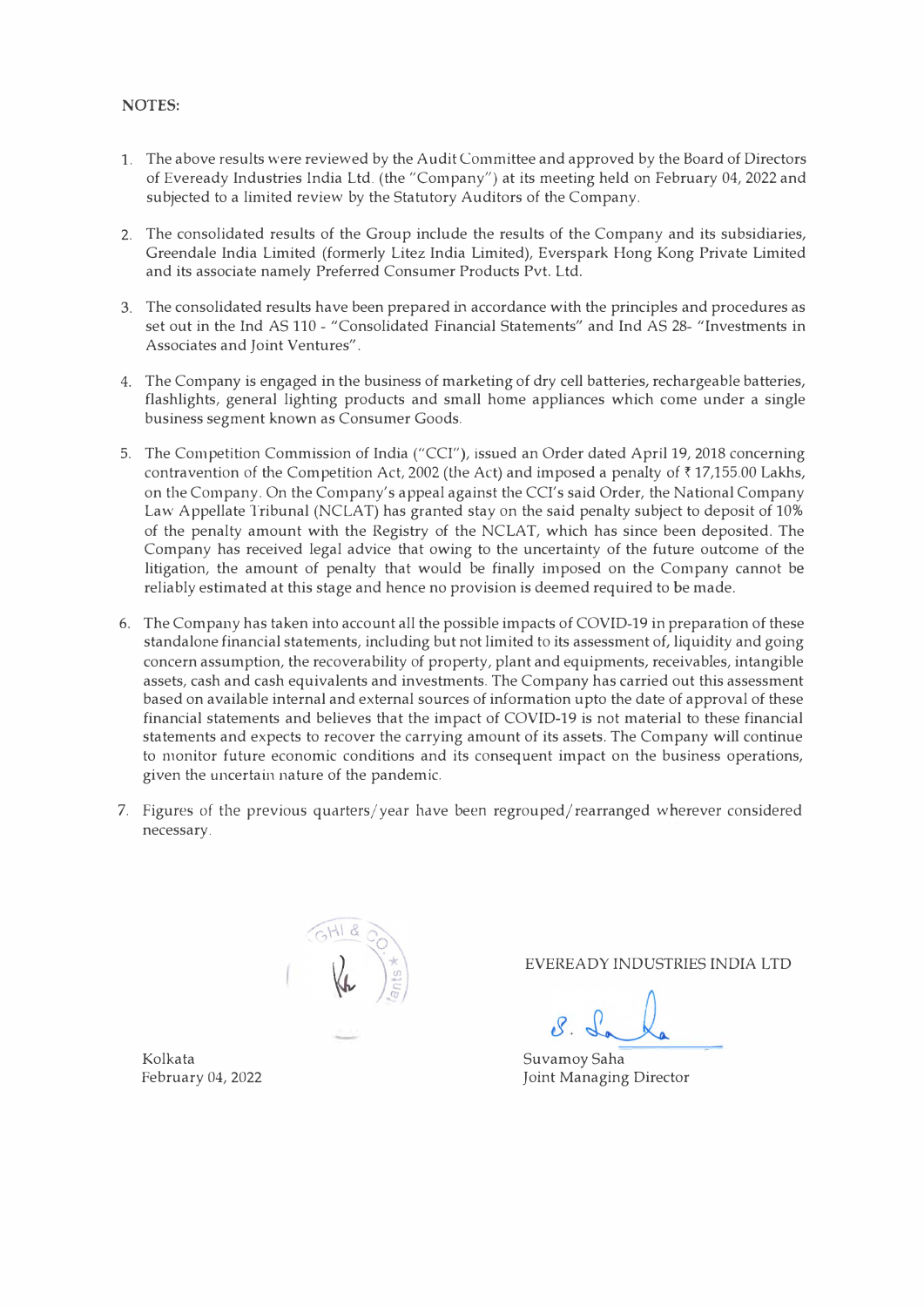

**February 04, 2022** 

**SSE Limited P.J. Towers, Dalal Street, Fort Mumbai - 400 001**  **The National Stock Exchange of India Ltd Exchange Plaza, C-1, Slock-G, Sandra Kurla Complex Sandra (East) Mumbai - 400 051** 

**The Calcutta Stock Exchange Limited 7, Lyons Range Kolkata - 700 001** 

#### **Subject: LIMITED REVIEW OF UNAUDITED FINANCIAL RESULTS**

**Dear Sirs,** 

**In accordance with the provisions of Regulation 33 of the SEBI (Listing Obligations and Disclosure Requirements) Regulations, 2015, we enclose the Limited Review Reports of the Auditors of the Company for the quarter and nine months ended December 31, 2021.** 

**Kindly take the above on record.** 

**Very truly yours, EVEREADY INDUSTRIES INDIA LTD.**<br> */*<br> */* 

*i* **VICE PRESIDENT - LEGAL & COMPANY SECRETARY** 

**Enclo : As Above**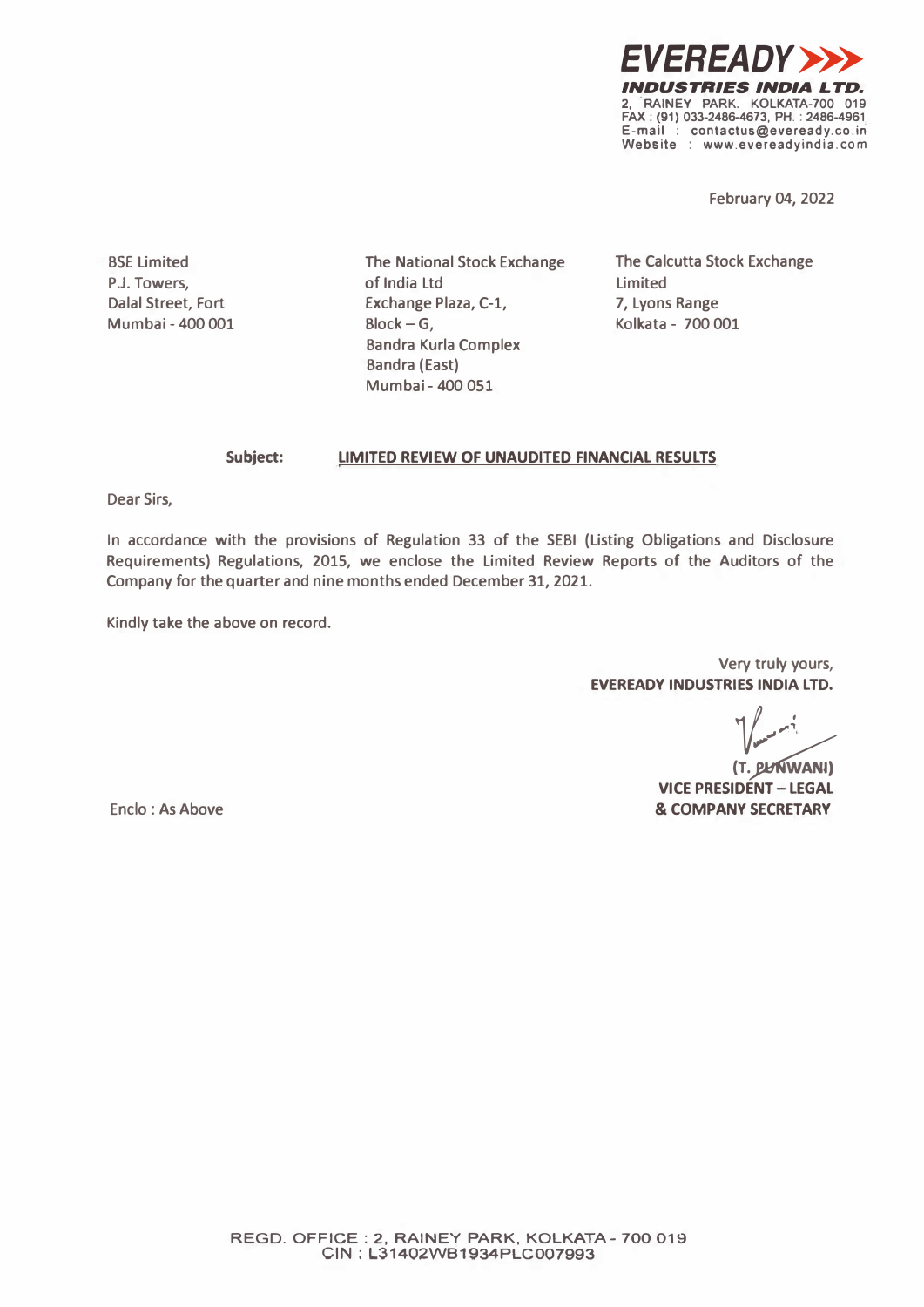

161, Sarat Bose Aoad Kolkata-700 026, (India) T +91(0)33-2419 6000/01/02 E kolkata@singhico.com **www.singhico.com** 

**Independent Auditor's Review Report on the Quarterly and Year to Date Unaudited Standalone Financial Results of M/s. Eveready Industries India Limited Pursuant to the Regulation 33 of the SEBI (Listing Obligations and Disclosure Requirements) Regulations, 2015, as amended.** 

To, The Board of Directors Eveready Industries India Limited 2, Rainey Park, Kolkata - 700 0019

1. We have reviewed the accompanying unaudited standalone financial results of **M/s.** Eveready Industries India Limited {"the Company") for the quarter ended December 31, 2021 and year to date period from April 01 to December 31, 2021 together with the notes thereon (herein after referred to as "the Statement") attached herewith. The Statement is being submitted by the Company pursuant to the requirement of Regulation 33 of the SEBI {Listing Obligations and Disclosure Requirements) Regulations, 2015 ("the Regulation") as amended and has been initialled by us **for** identification purpose.

#### **Management's Responsibility for the standalone financial results**

2. This Statement is the responsibility of the Company's Management and approved by the Board of Directors in their meeting held on February 4, 2022, has been prepared in accordance with the recognition and measurement principles laid down in Indian Accounting Standard 34 (Ind AS 34) "Interim Financial Reporting" prescribed under section 133 of the Companies Act, 2013 as amended, read with relevant rules issued thereunder and other accounting principles generally accepted in India. Our responsibility is to express a conclusion on the Statement based on our review.

#### **Auditor's Responsibility**

3. We conducted our review of the Statement in accordance with the Standard on Review Engagement {SRE) 2410 *"Review of Interim Financial Information Performed by the Independent Auditor of the Entity",* specified under Section 143(10) of the Companies Act, 2013. This standard requires that we plan and perform the review to obtain moderate assurance as to whether the Statement is free of material misstatement. A review of interim financial information consists of making inquiries, primarily of the Company's personnel responsible for financial and accounting matters, and applying analytical and other review procedures. A review is substantially less in scope than an audit conducted in accordance with Standards on Auditing specified under section 143(10) of the Companies Act, 2013 and consequently does not enable us to obtain assurance that we would become aware of all significant matters that might be identified in an audit. Accordingly, we do not express an audit opinion.

#### **Conclusion**

4. Based on our review conducted as above, nothing has come to our attention that causes us to believe that the accompanying statement, prepared in accordance with the recognition and measurement principles laid down in the aforesaid Indian Accounting Standard ('Ind AS') specified under section 133 of the Companies Act, 2013 as amended, read with relevant rules issued thereunder and other accounting principles generally accepted in India, has not disclosed the information required to be disclosed in terms of Listing Regulations, including the manner in which it is to be disclosed, or that it contains any material misstatement.

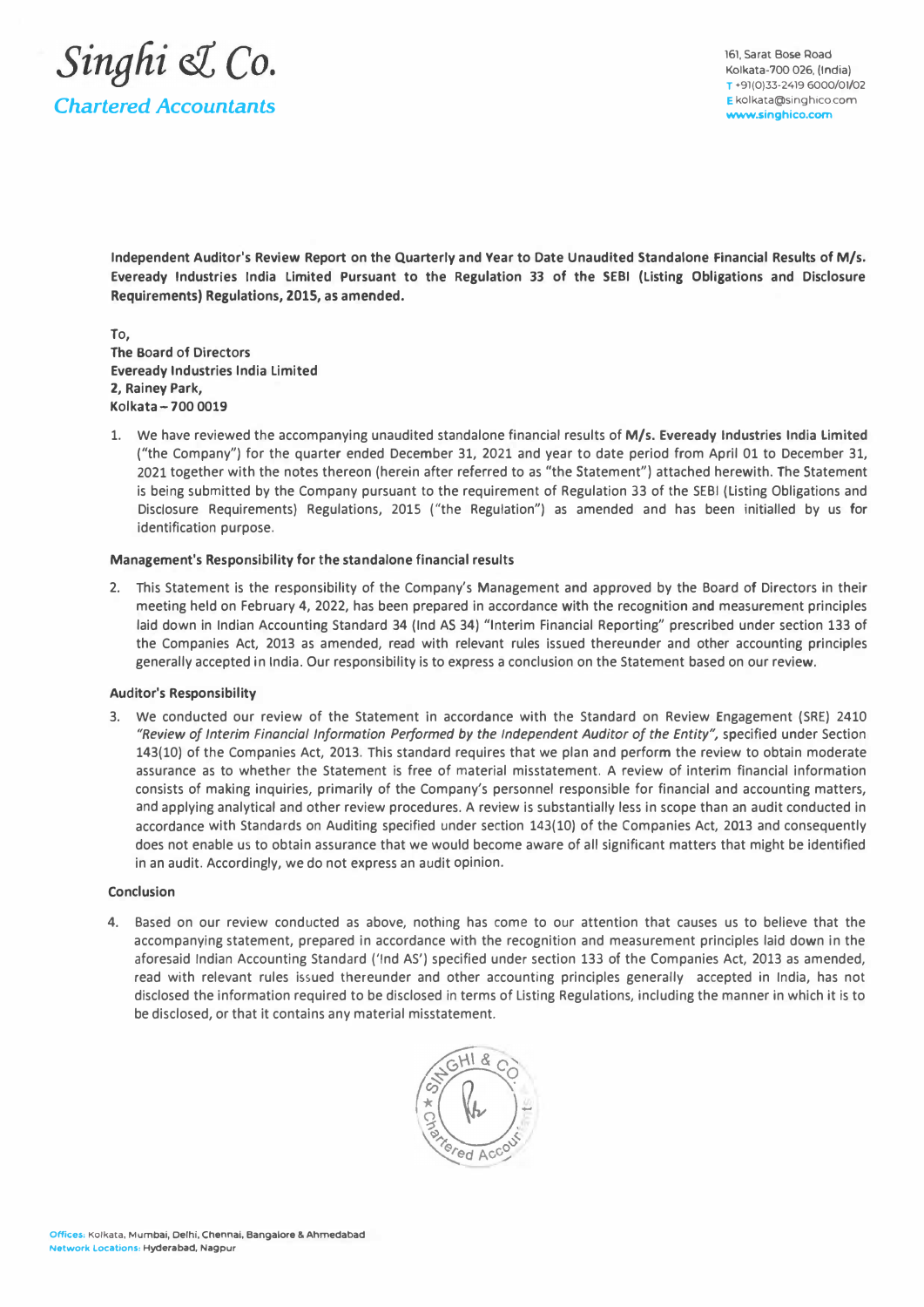

### **We draw attention to the following matters:**

S. Note 3 to the Statement regarding penalty of Rs. 17,155 lakhs levied by Competition Commission of India for noncompliance with provision of the Competition Act 2002, against which an appeal has been filed by the Company with the National Company Law Appellate Tribunal, New Delhi. As per legal advice obtained by the Company, the amount of penalty cannot be reliably estimated at this stage owing to the uncertainty of the future outcome of the litigation.

Our Conclusion is not modified in respect of above matter.



**For Singhi & Co.**  *Chartered Accountants*  Firm Registration No.302049E

**Vestra** 

**(Rahul Bothra)**  *Partner*  Membership No. 067330 UDIN: 22067330 AA ITPY 4296

Place: Kolkata Date: February 4, 2022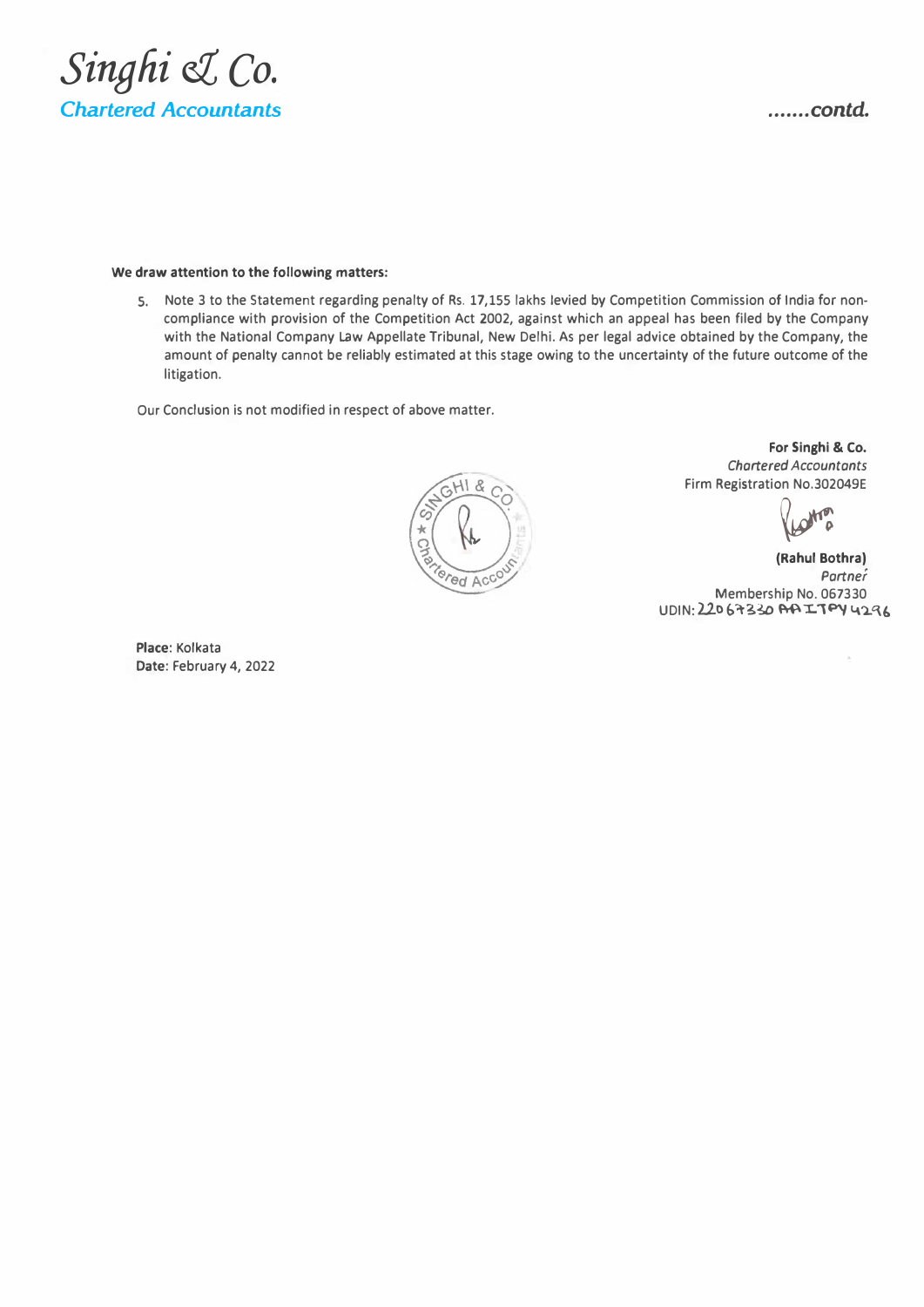

161, Sarat Bose Road Kolkata-700 026, (India) **T +91(0)33-2419 6000/01/02 E** kolkata@singhico.com **www.singhico.com** 

**Independent Auditor's Review Report on the Quarterly and Year to Date Unaudited Consolidated Financial Results of M/s.** Eveready Industries India Limited Pursuant to the Regulation 33 of the SEBI (Listing Obligations and Disclosure Requirements) Regulations, **2015,** as amended.

To, The Board of Directors Eveready Industries India Limited **2, Rainey Park, Kolkata - 700 0019** 

1. We have reviewed the accompanying unaudited consolidated financial results of **M/s. Eveready Industries India Limited** (hereinafter referred to as the "Parent Company") and its subsidiaries (the Parent Company and its subsidiaries together referred to as "the Group") and its interest in Associates (refer Paragraph 5 for the list of subsidiaries and associates included in the Statement) for the quarter ended December 31, 2021 and for the year to date period from April 1, 2021 to December 31, 2021 together with the notes thereon (herein after referred to as "the Statement") attached herewith. The Statement is being submitted by the Parent Company pursuant to the requirement of Regulation 33 of SEBI (Listing Obligations and Disclosure Requirements) Regulations, 2015 as amended ("the Regulation") and has been initialed by us for identification purpose.

#### **Management's Responsibility for the consolidated financial results**

2. This Statement is the responsibility of the Parent's Management and is approved by the Parent's Board of Directors, in their meeting held on February 4, 2022, has been prepared in accordance with the recognition and measurement principles laid down in Indian Accounting Standard 34 (Ind AS 34) "Interim Financial Reporting" prescribed under section 133 of the Companies Act, 2013 as amended, read with relevant rules issued thereunder and other accounting principles generally accepted in India. Our responsibility is to express a conclusion on the Statement based on our review.

## **Auditor's Responsibility**

3. We conducted our review of the Statement in accordance with the Standard on Review Engagement (SRE) 2410 *"Review of Interim Financial Information Performed by the Independent Auditor af the Entity",* specified under Section 143(10) of the Companies Act, 2013. A review of interim financial information consists of making enquiries primarily of persons responsible for financial and accounting matters and applying analytical and other review procedures. A review of interim financial information consists of making inquiries, primarily of the Company's personnel responsible for financial and accounting matters, and applying analytical and other review procedures. A review is substantially less in scope than an audit conducted in accordance with the Standards on Auditing specified under section 143(10) of the Companies Act, 2013 and consequently does not enable us to obtain assurance that we would become aware of all significant matters that might be identified in an audit. Accordingly, we do not express an audit opinion.

We also performed procedures in accordance with the circular issued by the SEBI under Regulation 33 (8) of the SEBI (Listing Obligations and Disclosure Requirements) Regulations, 2015, as amended, to the extent applicable.

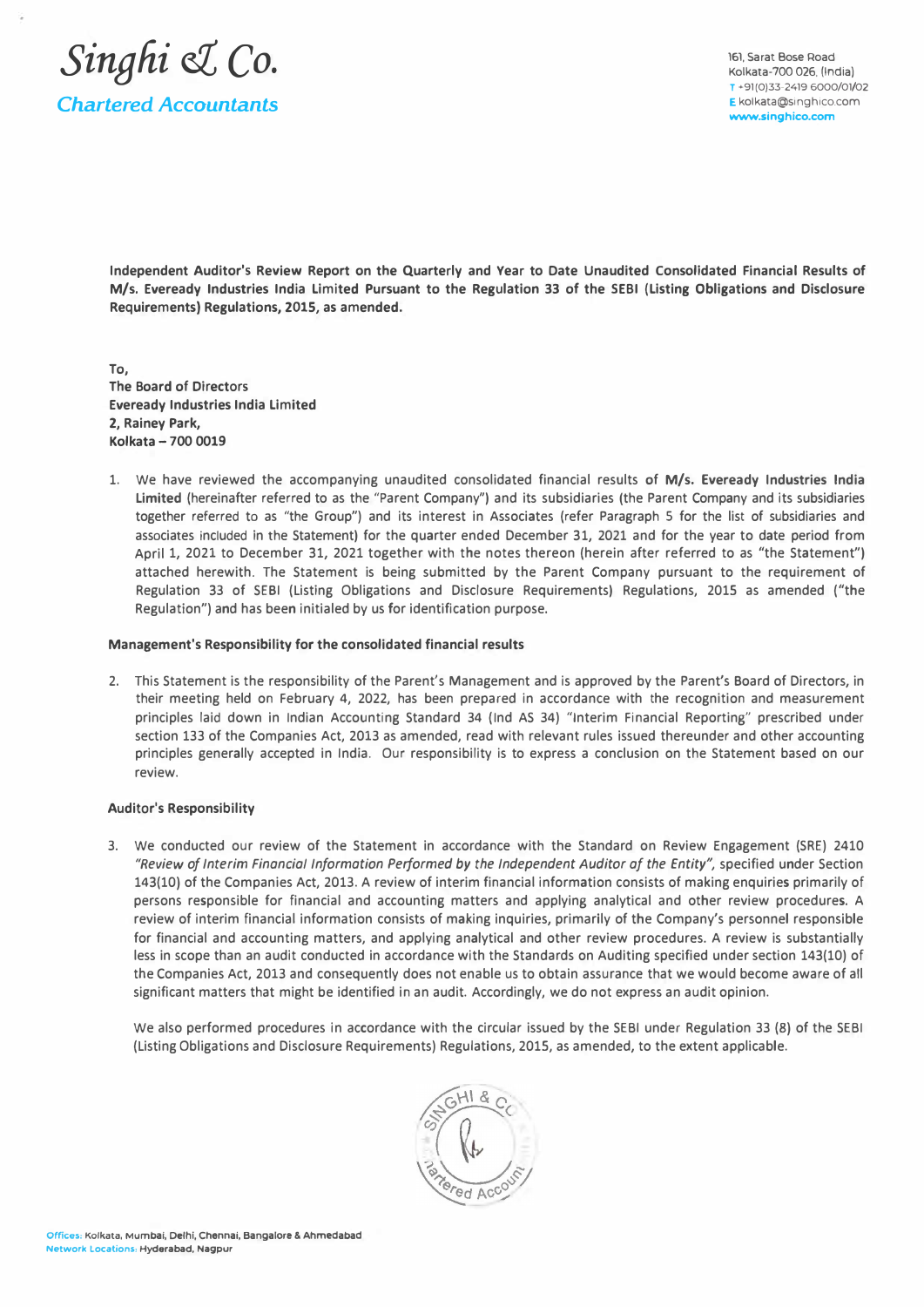

## **Conclusion**

- 4. Based on our review conducted as above, nothing has come to our attention that causes us to believe that the accompanying statement, prepared in accordance with the recognition and measurement principles laid down in the aforesaid Indian Accounting Standard {'Ind AS') specified under section 133 of the Companies Act, 2013 as amended, read with relevant rules issued thereunder and other accounting principles generally accepted in India, has not disclosed the information required to be disclosed in terms of the Listing Regulations, including the manner in which it is to be disclosed, or that it contains any material misstatement.
- S. The Statement includes the financial results of entities given below:

#### Subsidiary Companies

- a) Greendale India Limited
- b) Everspark Honkong Private Limited

#### Associate

Preferred Consumer Products Private Limited

#### **We draw attention to** the **following matters:**

6. Note 5 to the Statement regarding penalty of Rs. 17,155 Lakhs levied by Competition Commission of India for noncompliance with provision of the Competition Act 2002, against which an appeal has been filed by the Parent Company with the National Company Law Appellate Tribunal, New Delhi. As per legal advice obtained by the Parent Company, the amount of penalty cannot be reliably estimated at this stage owing to the uncertainty of the future outcome of the litigation.

#### **Other Matters**

7. We did not review the financial information / financial results of a subsidiary included in the Statement, whose financial information / financial results reflect total revenue (including other income) of Rs. 0.48 lakhs and Rs. 35.30 Lakhs, net profit / (loss) after tax of Rs. (0.08) lakhs and Rs. 34.54 lakhs and total comprehensive income of Rs. (0.08) lakhs and Rs. 34.54 Lakhs (comprising profit/ (loss) and other comprehensive income) as considered in the Statement for the quarter ended December 31, 2021 and period from April 01, 2021 to December 31, 2021 respectively. This financial information/ financial results have not been reviewed by their auditors. The Statement also includes the Group's share of net loss of Rs. 136.66 Lakh for the period April 01, 2021 to December 31, 2021, in respect of one associate, which has not been reviewed by their auditors, and whose financial information / financial result have not been reviewed by us. These financial information/ financial results have been prepared under Indian GAAP and certified by the Parent Company's Management. According to the information and explanation given to us by the Parent Company's Management, these financial information / financial results are not material to the Group. Our conclusion on the Statement, in so far as it relates to the amounts and disclosures included in respect of the above subsidiary and associate, is based solely on the financial information / financial results certified by the management and the procedures performed by us as stated in paragraph 3 above.